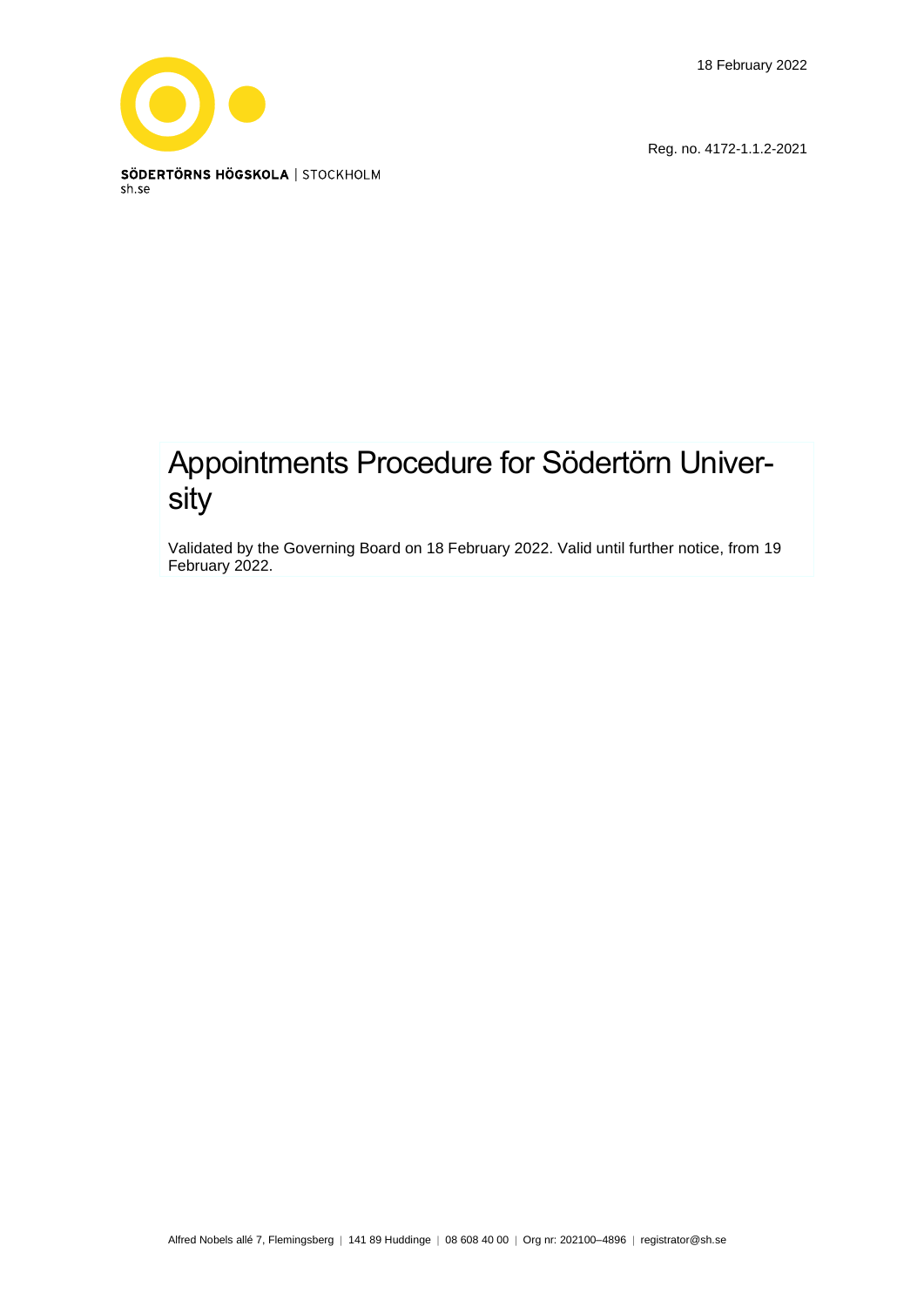# Contents

| 1.1 |                                                                                          |  |
|-----|------------------------------------------------------------------------------------------|--|
| 1.2 |                                                                                          |  |
| 1.3 |                                                                                          |  |
| 1.4 |                                                                                          |  |
|     |                                                                                          |  |
|     |                                                                                          |  |
|     |                                                                                          |  |
|     |                                                                                          |  |
|     |                                                                                          |  |
|     |                                                                                          |  |
|     |                                                                                          |  |
|     |                                                                                          |  |
|     |                                                                                          |  |
|     |                                                                                          |  |
|     |                                                                                          |  |
|     |                                                                                          |  |
|     |                                                                                          |  |
|     |                                                                                          |  |
|     |                                                                                          |  |
|     |                                                                                          |  |
|     |                                                                                          |  |
|     |                                                                                          |  |
|     |                                                                                          |  |
|     |                                                                                          |  |
|     |                                                                                          |  |
|     |                                                                                          |  |
|     |                                                                                          |  |
|     |                                                                                          |  |
|     |                                                                                          |  |
|     |                                                                                          |  |
|     |                                                                                          |  |
|     |                                                                                          |  |
|     |                                                                                          |  |
|     |                                                                                          |  |
|     | 4.1 Promotion from senior lecturer to professor and from lecturer to senior lecturer  29 |  |
|     |                                                                                          |  |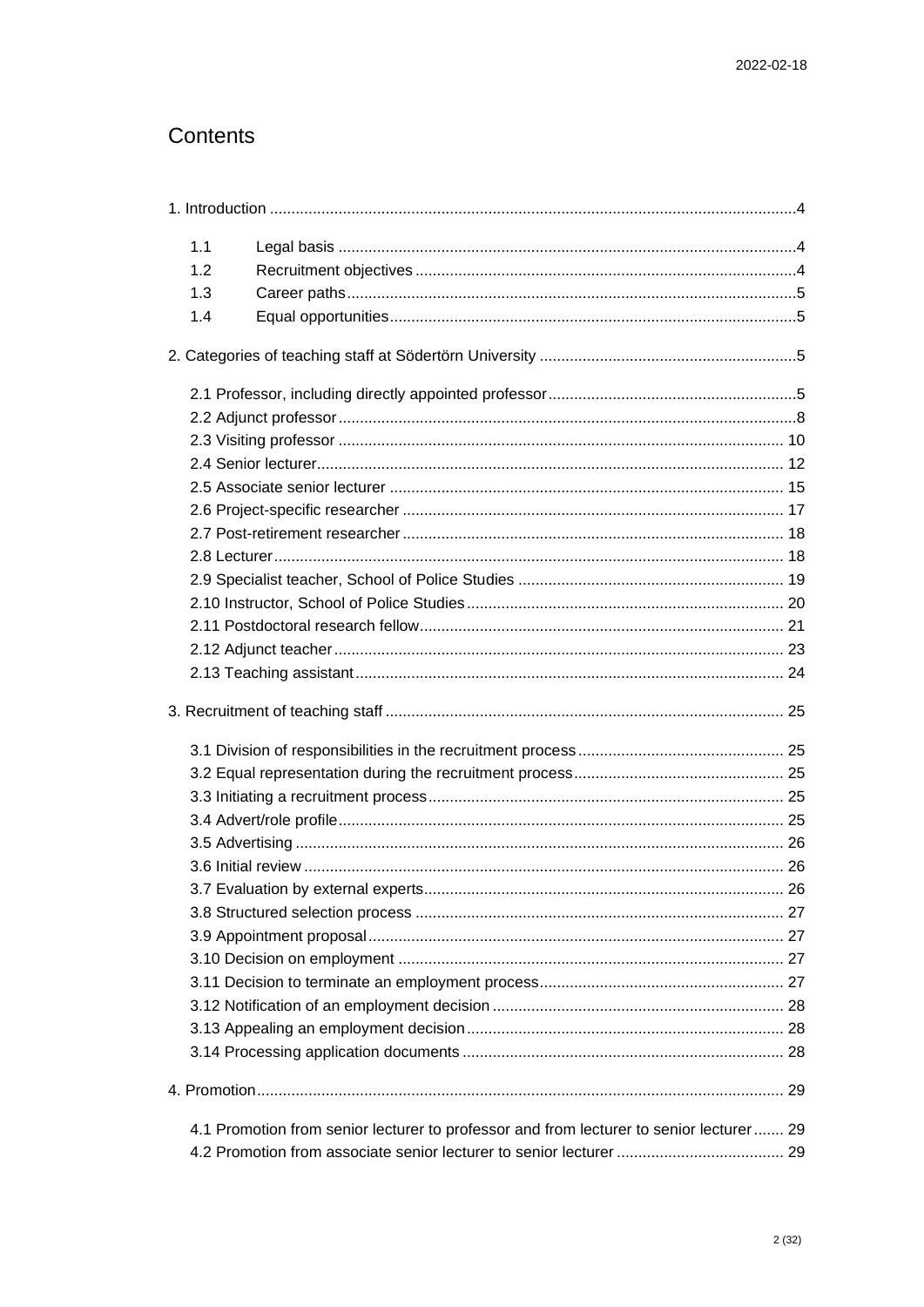| 4.4 Proposed decision when assessing an application for promotion 30               |  |
|------------------------------------------------------------------------------------|--|
|                                                                                    |  |
|                                                                                    |  |
|                                                                                    |  |
|                                                                                    |  |
|                                                                                    |  |
| 5.1 Employment until further notice and fixed-term employment as teaching staff 31 |  |
|                                                                                    |  |
|                                                                                    |  |
|                                                                                    |  |
|                                                                                    |  |
|                                                                                    |  |
|                                                                                    |  |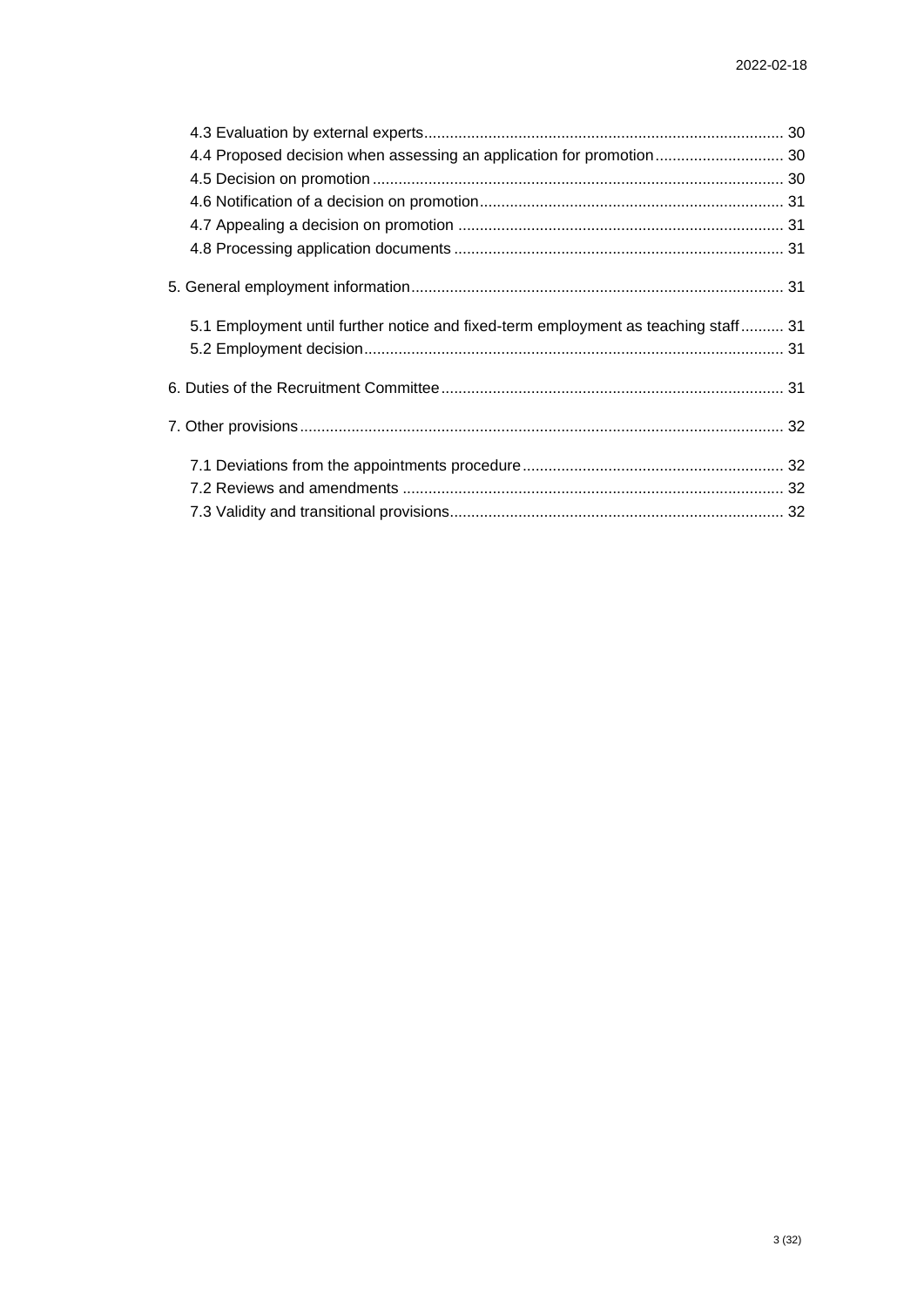## <span id="page-3-0"></span>1. Introduction

The Governing Board of Södertörn University validated the Appointments Procedure on 18 February 2022, under the ninth paragraph of Chapter 2, Section 2 of the Swedish Higher Education Ordinance (1993:100). The Appointments Procedure compiles the regulations for the employment and promotion of teaching staff at Södertörn University.

There are associated instructions that describe procedures for recruitment and promotion processes. The Appointments Procedure is decided by the Governing Board for Södertörn University, and the associated instructions are decided by the vice-chancellor. In addition to this Appointments Procedure, Södertörn University also has a Delegation of Authority for the employment and promotion of teaching staff.

## <span id="page-3-1"></span>1.1 Legal basis

Teaching staff at Södertörn University are government employees. The employment of teaching staff is therefore an exercise of public authority. Basic provisions on the employment of teaching staff are provided in the legal framework for employment by the state, as well as in labour legislation. The Instrument of Government states that administrative authorities must observe everyone's equality before the law, and objectivity and impartiality in their operations. Additionally, decisions about employment must be founded solely on an objective basis, such as qualifications and expertise. There are supplementary provisions in the Public Employment Act (1994:260) and in the implementation provisions for the employment ordinance (1994:373). There are specific provisions for public-sector higher education institutions in the Higher Education Act (1992:1434) and the Higher Education Ordinance (1993:100). In addition, the Discrimination Act (2008:567) and provisions in the Administrative Procedure Act (2017:900) and the Language Act (2009:600) also apply. Transparency in the employment process is guaranteed by the principle of public access to official records, as expressed in the provisions on public nature of official documents in Chapter 2 of the Freedom of the Press Act (1949:105). All recruitment should consider the common basic values for central government employees.

## <span id="page-3-2"></span>1.2 Recruitment objectives

Södertörn University aims to maintain existing strong environments in research and learning, and develop new ones in important areas in partnership with the surrounding community, as well as to contribute to positive and inclusive societal development. To develop and improve these areas, the university strives to recruit competent and enthusiastic teachers for academic appointments, as well as to offer the right conditions for the long-term development of excellence in research and education. This entails the university recruiting teachers in established areas of strength that require additional expertise, but also the development of new areas of strategic importance for both Södertörn University and for the surrounding community. Legislated requirements, university guidelines for equal opportunities, internationalisation, sustainable development and collaboration with the surrounding community must be observed in all academic recruitment processes. Södertörn University's vision and strategy must also be considered, as well as the European Charter for Researchers and Code of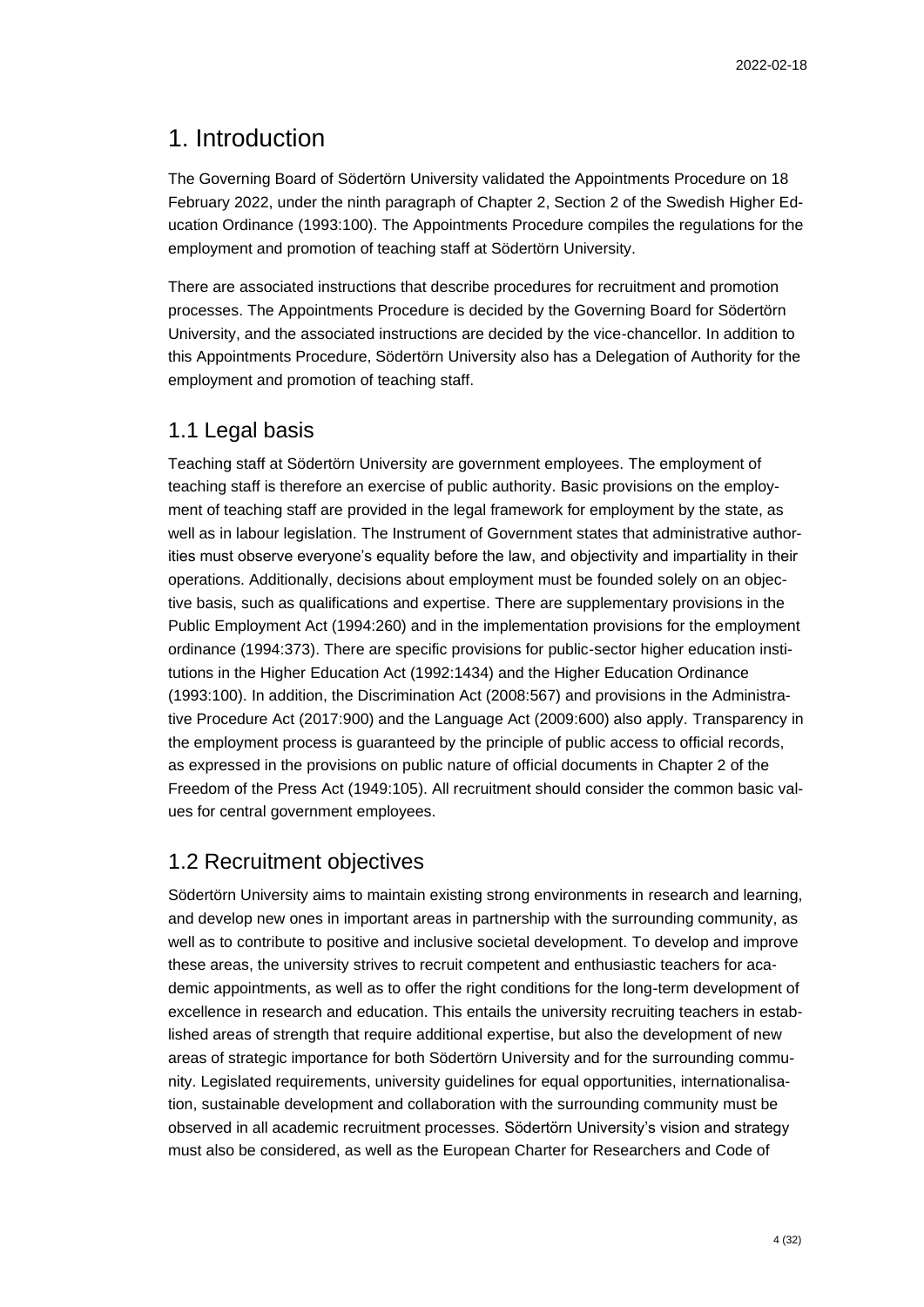Conduct for the Recruitment of Researchers. The purpose of this charter is the application of fair and transparent recruitment and assessment procedures.

## <span id="page-4-0"></span>1.3 Career paths

Career paths normally begin with employment on a doctoral studentship, postdoctoral appointment, or as an associate senior lecturer or senior lecturer. Teaching staff on an academic career path can be promoted to senior lecturer and professor, as well as be appointed associate professor (docent).

In specific areas of knowledge and experience, there may be a need for employment until further notice as a lecturer, as well as specialist teacher or instructor in Police Education.

Teaching staff at Södertörn University can be named a recognised university teacher or a distinguished university teacher on the basis of their educational expertise.

## <span id="page-4-1"></span>1.4 Equal opportunities

Every preparatory body and decision-making authority must work actively to prevent discrimination. Men and women must have equal representation during the employment process, unless there are exceptional circumstances. Similarly, preparatory bodies and decision-making authorities must promote equal opportunities in all recruitment processes.

Observing the provisions of the Discrimination Act may entail that, all other circumstances being equal, a person of the underrepresented gender is employed

# <span id="page-4-2"></span>2. Categories of teaching staff at Södertörn University

Södertörn University has the following categories of teaching staff: professor (including adjunct professor and visiting professor), senior lecturer, associate senior lecturer, project-specific researcher, post-retirement researcher, postdoctoral research fellow, lecturer, adjunct teacher, specialist teacher at the School of Police Studies, instructor at the School of Police Studies, and teaching assistant.

The type of employment, duties, qualifications and criteria for assessment when appointing these categories of teaching staff are described below.

The document titled *Instructions for the Appointments Procedure for Södertörn University*  describes how appointments are conducted.

## <span id="page-4-3"></span>2.1 Professor, including directly appointed professor

#### 2.1.1 Type of employment

The type of employment for professor is stipulated in Chapter 3, Section 3 of the Higher Education Act: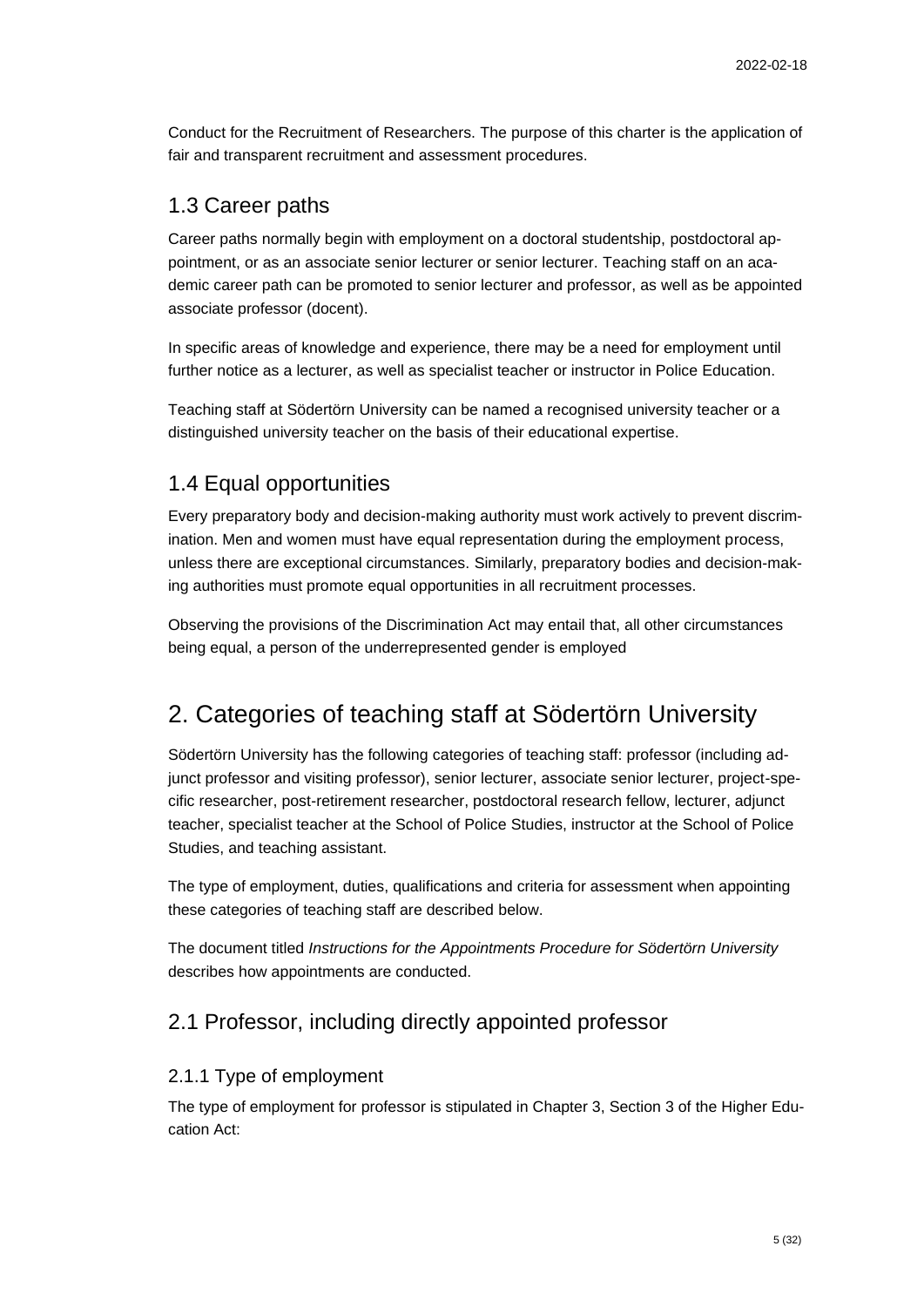*A professor shall be employed until further notice unless otherwise stipulated in the paragraph below.*

*A professor may be employed for a fixed term, if the appointment concerns* 

*1. a creative or artistic subject,* 

*2. an adjunct post at a higher education institution for someone mainly employed outside the higher education sector (adjunct professor), or* 

*3. a position as a visiting lecturer for a person who has the required qualifications for appointment as a professor (visiting professor).*

Nomination for appointment as a professor is stipulated in Chapter 4, Section 7 of the Higher Education Ordinance:

*A higher education institution may nominate an individual for an appointment as a professor if the appointment of the individual is of exceptional importance for a specific activity at the institution. If a higher education institution nominates an individual to take up a position, the grounds on which the appointment is of exceptional importance for the institution must be placed on record. Only those qualified for appointment to the post under Section 3 may be employed through direct appointment.*

### 2.1.2 Duties

A professor at Södertörn University has a shared responsibility for research, education, leadership and collaboration with the surrounding community, even if the emphasis on these may vary. Research duties normally include their research, leading roles in projects and applications for research funding, collaborative activities, and active participation in the academic community through assignments as reviewers of manuscripts and applications, external experts, external reviewers and lecturers. Educational duties normally include the development and implementation of education from Bachelor's to doctoral levels, collaborative initiatives, and supervision and examination of doctoral students. Duties in leadership and collaboration may include participation in management work at Södertörn University, faculty work, development of cooperation across subject boundaries inside and outside Södertörn University, as well as the development of, and participation in, collaboration with the surrounding community.

## 2.1.3 Qualifications

Qualifications for appointment as a professor are stipulated in Chapter 4, Section 3 of the Higher Education Ordinance:

*A person who has demonstrated both research and teaching expertise shall be qualified for employment as a professor except in disciplines in the fine, applied or performing arts. A person who has demonstrated both artistic and teaching expertise shall be qualified for employment as a professor in disciplines in the fine, applied or performing arts.*

Further qualifications may be stipulated for individual appointments, e.g. the language of instruction.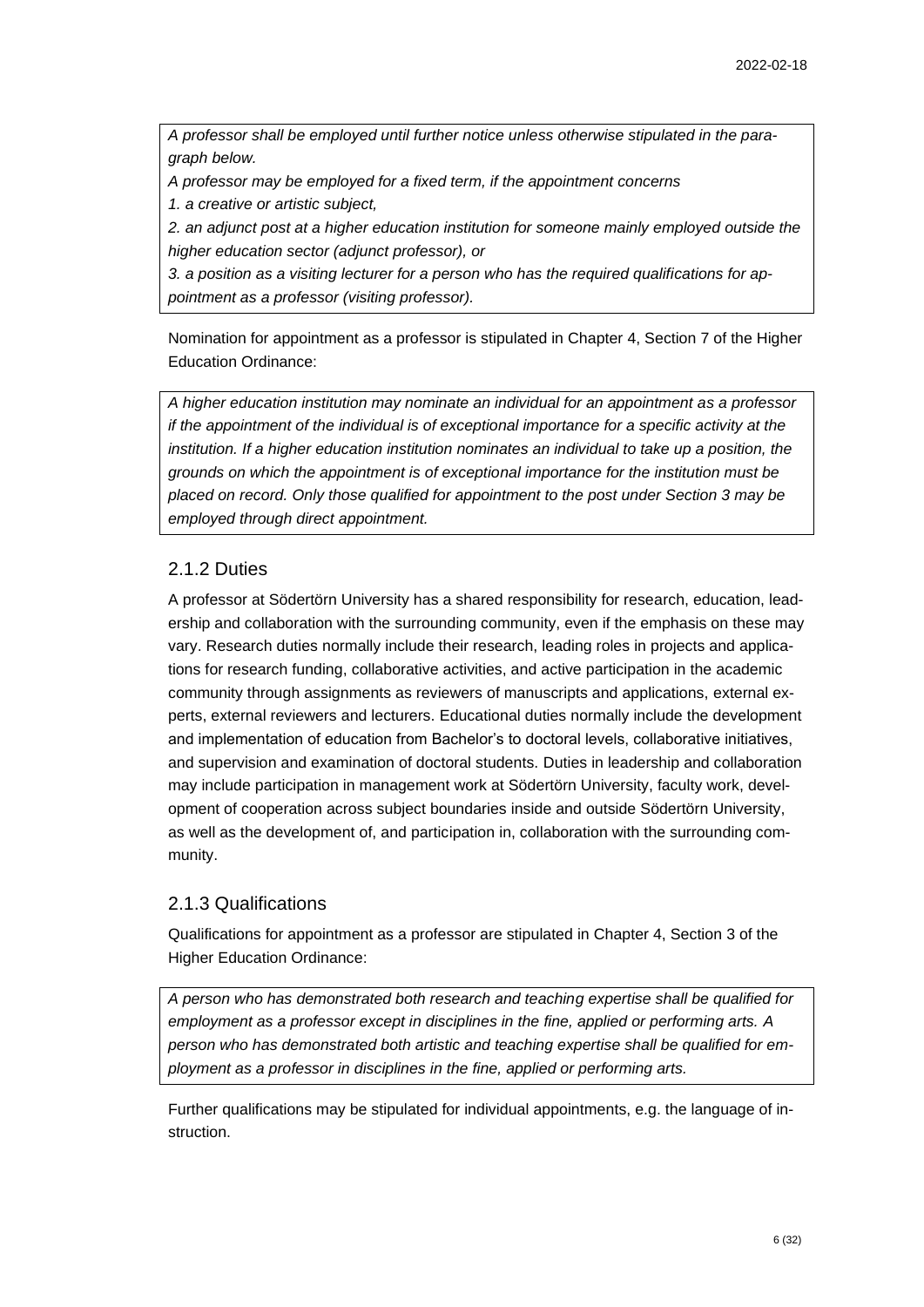#### **2.1.3.1 Assessment criteria for qualifications**

Södertörn University applies the below criteria for research and teaching expertise to the assessment of qualifications. The levels of expertise in the qualification criteria are assessed separately and weighed together. If research or teaching expertise is demonstrated in a way other than that described below, the equivalent assessment must be made of this expertise.

**Research expertise** is demonstrated through high quality scholarly publications of significant scope in the relevant subject area, research funding obtained in competition, the initiation and leadership of research projects, research collaboration, third stream activities, contributions to the development of the subject, and through assignments as an external reviewer, external expert, editor or similar.

**Teaching expertise** is demonstrated through high quality teaching of considerable scope at first, second and third cycle levels, leading and participating in educational development work, published texts on teaching and learning, a self-reflective approach to students' learning and experience and their own role as a teacher. It is also demonstrated through establishing links between research and higher education, appointment as a recognised or distinguished university teacher or the equivalent, building up and developing degree programmes, initiatives in educational cooperation, initiatives in third stream activities and the supervision of doctoral students.

The applicant must have completed a course in higher education pedagogy worth at least 7.5 credits or have the equivalent competence, as well as having the personal skills necessary to do their job well and to represent the university in a way that benefits its activities.

#### 2.1.4 Assessment criteria

The assessment criteria include legally regulated assessment criteria and those that apply to the specific appointment (specific assessment criteria). There is no requirement for the use of specific assessment criteria.

#### **2.1.4.1 Legally regulated assessment criteria**

The assessment criteria for appointment as a professor are stipulated in Chapter 4, Section 3 of the Higher Education Ordinance:

*The assessment criteria for appointment as a professor are the level of expertise required as qualification for employment. As much attention shall be given to the assessment of teaching expertise as to the assessment of research or artistic expertise. Each higher education institution determines itself what assessment criteria are otherwise to apply to the appointment of a professor, Chapter 4, Section 3 of the Higher Education Ordinance.*

#### **2.1.4.2 Specific assessment criteria**

In addition to legally regulated assessment criteria, specific assessment criteria can be established based on the duties and areas of responsibility that are important to the appointment.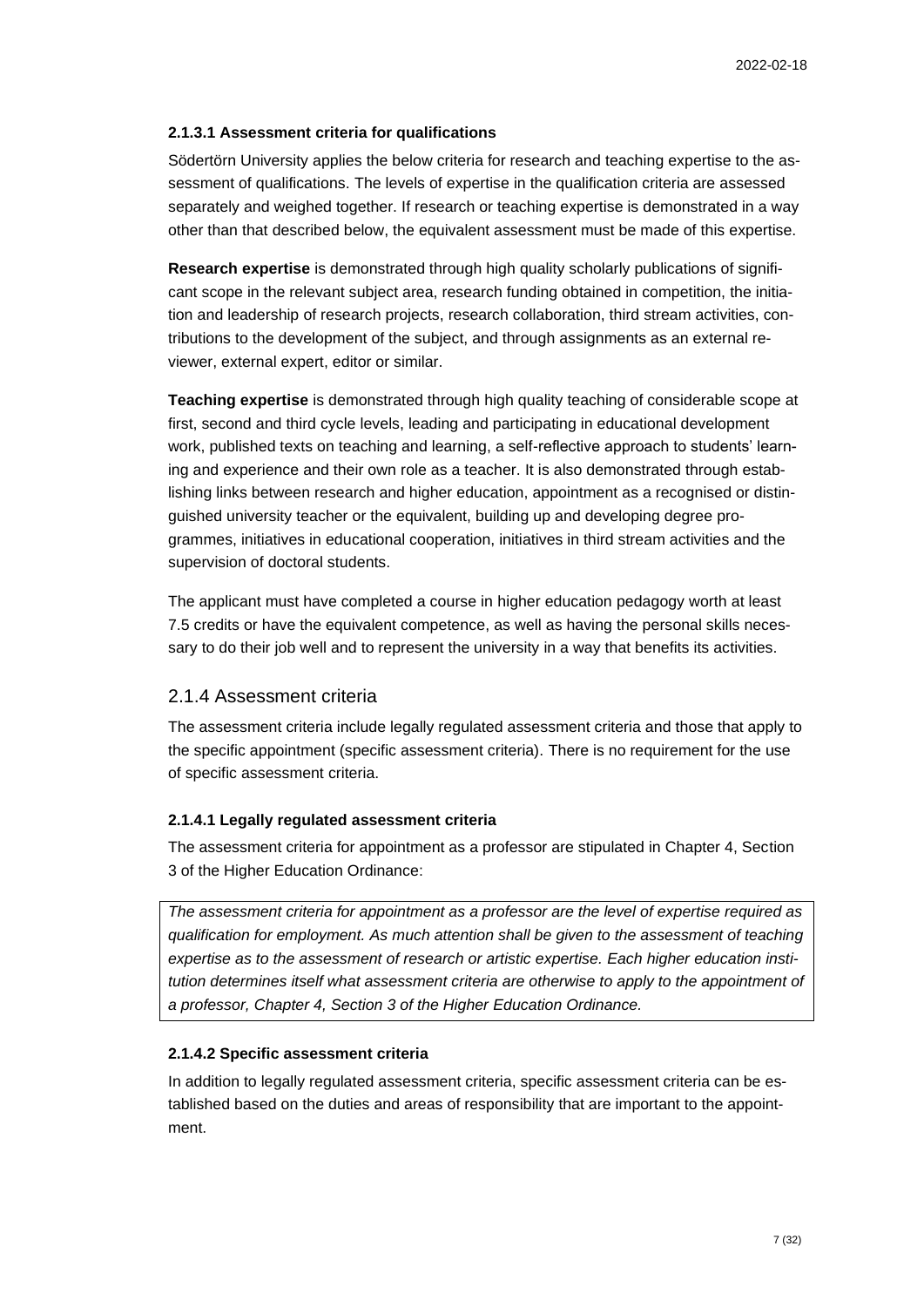Examples of specific assessment criteria could be:

- Research expertise in a specific field.
- Teaching expertise in a specific field.
- Expertise in collaboration.
- Expertise in interdisciplinary research and education.
- Expertise in academic leadership.
- Significant national or international networks.
- Documented cooperation skills.

The specific assessment criteria must be ranked.

## <span id="page-7-0"></span>2.2 Adjunct professor

#### 2.2.1 Type of employment

The type of employment for an adjunct professor is stipulated in Chapter 3, Section 3 of the Higher Education Act:

*A professor shall be employed until further notice unless otherwise stipulated in the paragraph below.*

*A professor may be employed for a fixed term, if the appointment concerns*

*…2. an adjunct post at a higher education institution for someone mainly employed outside the higher education sector (adjunct professor)…*

and Chapter 4, Section 11 of the Higher Education Ordinance:

*An adjunct professor shall be employed for an indefinite period but for no longer than until a specified date. but may be extended. The total period of employment may not, however, exceed twelve years. In other respects the post is subject to the provisions of the Employment Protection Act.*

The purpose of the appointment is to recruit a qualified person with specialist expertise.

The appointment must be at least 20 per cent and no more than 49 per cent of a full-time position.

#### 2.2.2 Duties

An adjunct professor at Södertörn University works in a scholarly field in which they contribute to research, education and collaboration with the surrounding community. The duties for an adjunct professor are decided by the relevant academic school, and are appropriately equivalent to the duties in education, research, leadership and collaboration described above for professors (2.1.2.).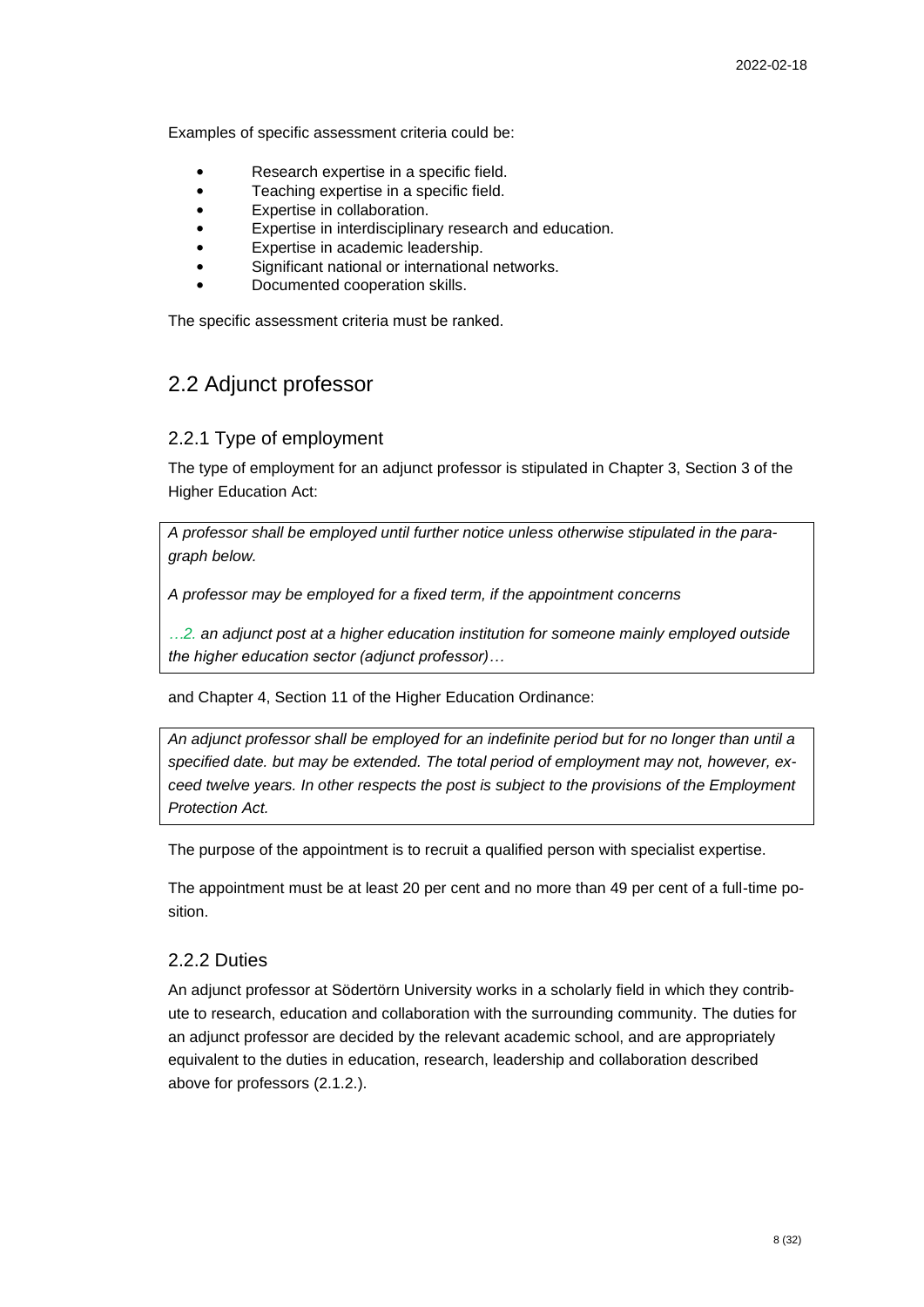#### 2.2.3 Qualifications

Qualifications for appointment as a professor are stipulated in Chapter 4, Section 3 of the Higher Education Ordinance:

*A person who has demonstrated both research and teaching expertise shall be qualified for employment as a professor except in disciplines in the fine, applied or performing arts. A person who has demonstrated both artistic and teaching expertise shall be qualified for employment as a professor in disciplines in the fine, applied or performing arts.*

Further qualifications may be stipulated for individual appointments, e.g. the language of instruction.

#### **2.2.3.1 Assessment criteria for qualifications**

Södertörn University applies the below criteria for research and teaching expertise to the assessment of qualifications. The levels of expertise in the qualification criteria are assessed separately and weighed together. If research or teaching expertise is demonstrated in a way other than that described below, the equivalent assessment must be made of this expertise.

**Research expertise** may be demonstrated through high quality scholarly publications of considerable scope in the relevant subject area, research funding obtained in competition, the initiation and leadership of research projects, research collaboration, third stream activities, professional experience that can contribute to the development of the subject, and through assignments as an external reviewer, external expert, editor or similar, as well as through other competence important to the position.

**Teaching expertise** is demonstrated through high quality teaching of considerable scope at first, second and third cycle levels, leading and participating in educational development work, published texts on teaching and learning, establishing links between research and higher education, appointment as a recognised or distinguished university teacher or the equivalent, building up and developing degree programmes, initiatives in educational cooperation, initiatives in third stream activities and the supervision of doctoral students.

The applicant must have completed a course in higher education pedagogy worth at least 7.5 credits or have the equivalent competence, as well as having the personal skills necessary to do their job well and to represent the university in a way that benefits its activities.

#### 2.2.4 Assessment criteria

The assessment criteria include legally regulated assessment criteria and those that apply to the specific appointment (specific assessment criteria). There is no requirement for the use of specific assessment criteria.

#### **2.2.4.1 Legally regulated assessment criteria**

The assessment criteria for appointment as a professor are stipulated in Chapter 4, Section 3 of the Higher Education Ordinance: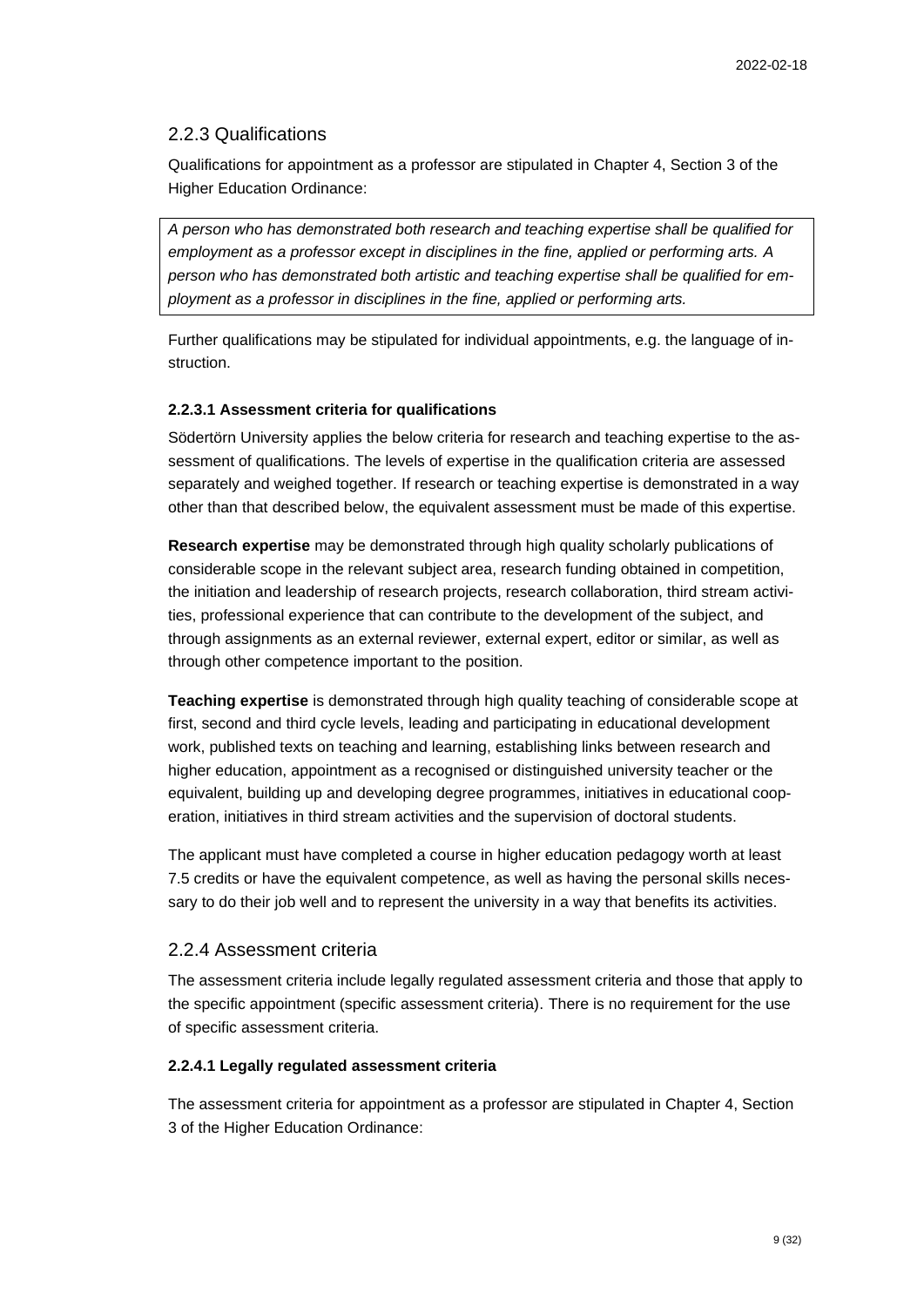*The assessment criteria for appointment as a professor are the level of expertise required as qualification for employment. As much attention shall be given to the assessment of teaching expertise as to the assessment of research or artistic expertise. Each higher education institution determines itself what assessment criteria are otherwise to apply to the appointment of a professor*

### **2.2.4.2 Specific assessment criteria**

In addition to legally regulated assessment criteria, specific assessment criteria can be established based on the duties and areas of responsibility that are important to the appointment.

Examples of specific assessment criteria could be:

- Research expertise in a specific field.
- Teaching expertise in a specific field.
- Specific expertise relevant to the appointment.
- Expertise in collaboration.
- Expertise in interdisciplinary research and education.
- Expertise in academic leadership.
- Significant national or international networks.
- Documented cooperation skills.

The assessment criteria must be ranked.

## <span id="page-9-0"></span>2.3 Visiting professor

## 2.3.1 Type of employment

The type of employment for a visiting professor is stipulated in Chapter 3, Section 3 of the Higher Education Act:

*A professor shall be employed until further notice unless otherwise stipulated in the paragraph below.*

*A professor may be employed for a fixed term, if the appointment concerns*

*…3. a position as a visiting lecturer for a person who has the required qualifications for appointment as a professor (visiting professor).*

and Chapter 4, Section 12 of the Higher Education Ordinance

*A visiting professor shall be employed for an indefinite period but for no longer than until a specified date. but may be extended. The total period of employment may not, however, exceed five years. In other respects the post is subject to the provisions of the Employment Protection Act.*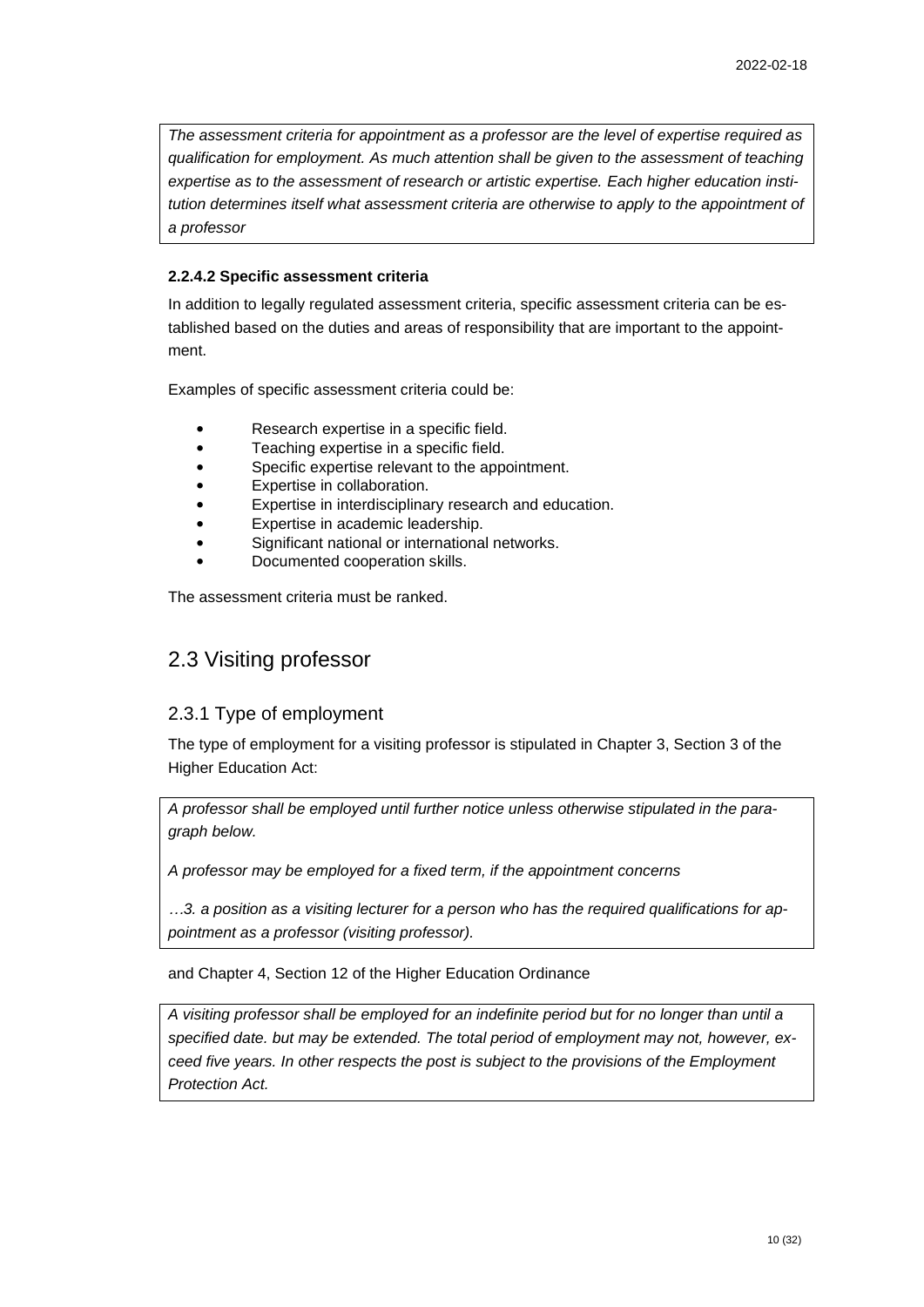A person who is not ordinarily employed by Södertörn University may be employed as a visiting professor. The purpose of the appointment is to recruit a qualified person with specialist expertise in a particular subject.

This person should normally hold a professorship at another higher education institution. If this is not the case, the Recruitment Committee must decide on continued assessment. The appointment should be at least 20 per cent of a full-time position.

#### 2.3.2 Duties

A visiting professor at Södertörn University works in a scholarly field in which they contribute to research and education. The duties of a visiting professor are decided by the relevant academic school, and may be appropriately equivalent in scope to the duties in education, research, leadership and collaboration described above for professors (2.1.2.).

#### 2.3.3 Qualifications

Qualifications for appointment as a professor are stipulated in Chapter 4, Section 3 of the Higher Education Ordinance:

*A person who has demonstrated both research and teaching expertise shall be qualified for employment as a professor except in disciplines in the fine, applied or performing arts. A person who has demonstrated both artistic and teaching expertise shall be qualified for employment as a professor in disciplines in the fine, applied or performing arts.*

Further qualifications may be stipulated for individual appointments, e.g. the language of instruction.

#### **2.3.3.1 Assessment criteria for qualifications**

Södertörn University applies the below criteria for research and teaching expertise to the assessment of qualifications. The levels of expertise in the qualification criteria are assessed separately and weighed together. If research or teaching expertise is demonstrated in a way other than that described below, the equivalent assessment must be made of this expertise.

**Research expertise** is demonstrated through high quality scholarly publications of significant scope in the relevant subject area, research funding obtained in competition, the initiation and leadership of research projects, research collaboration, third stream activities, contributions to the development of the subject, and through assignments as an external reviewer, external expert, editor or similar.

**Teaching expertise** is demonstrated through high quality teaching of considerable scope at first, second and third cycle levels, leading and participating in educational development work, published texts on teaching and learning, establishing links between research and higher education, appointment as a recognised or distinguished university teacher or the equivalent, building up and developing degree programmes, initiatives in educational cooperation, initiatives in third stream activities and the supervision of doctoral students.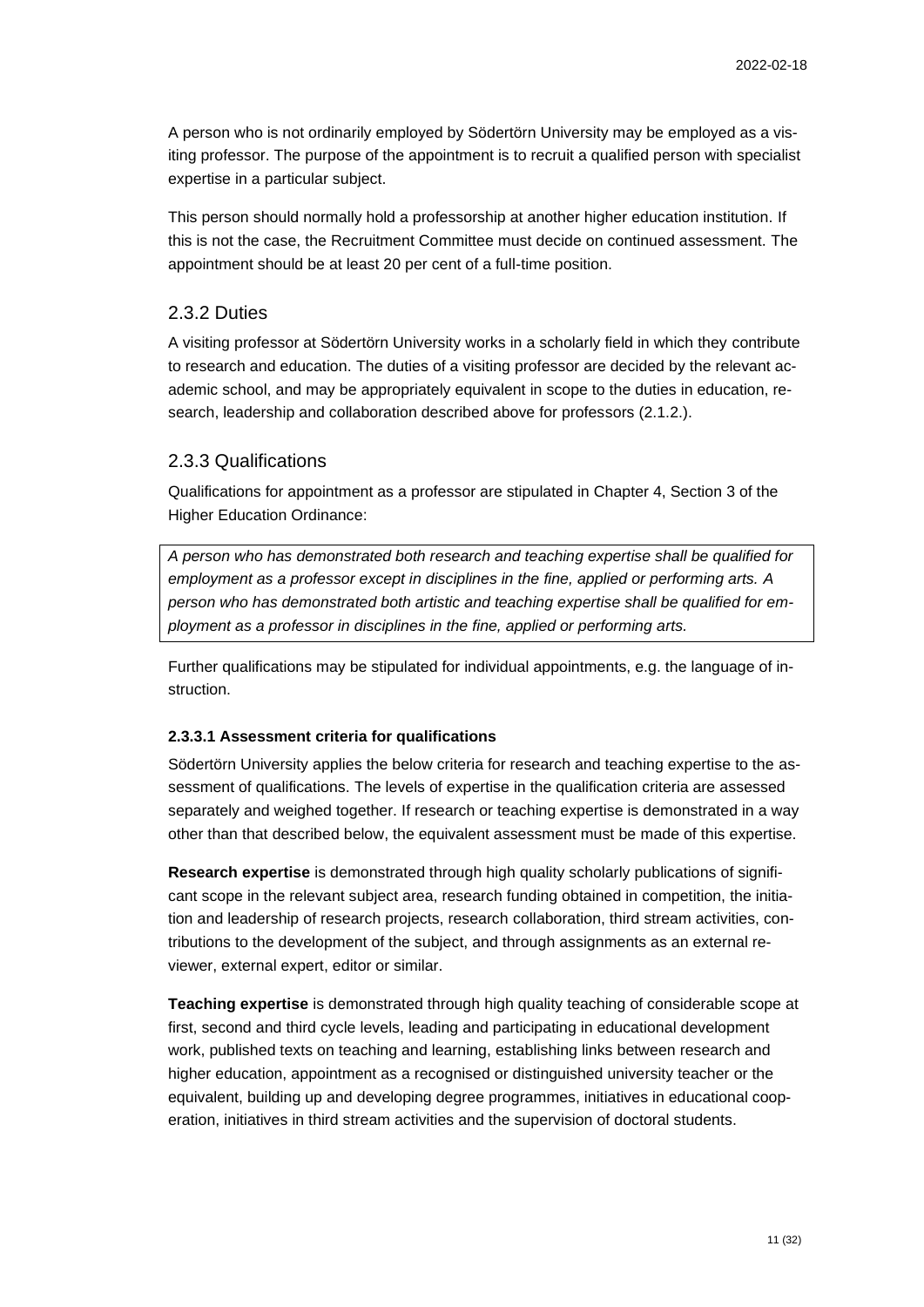The applicant must have completed a course in higher education pedagogy worth at least 7.5 credits or have the equivalent competence, as well as having the personal skills necessary to do their job well and to represent the university in a way that benefits its activities.

#### 2.3.4 Assessment criteria

The assessment criteria include legally regulated assessment criteria and those that apply to the specific appointment (specific assessment criteria). There is no requirement for the use of specific assessment criteria.

#### **2.3.4.1 Legally regulated assessment criteria**

The assessment criteria for appointment as a professor are stipulated in Chapter 4, Section 3 of the Higher Education Ordinance:

*The assessment criteria for appointment as a professor are the level of expertise required as qualification for employment. As much attention shall be given to the assessment of teaching expertise as to the assessment of research or artistic expertise. Each higher education institution determines itself what assessment criteria are otherwise to apply to the appointment of a professor*

#### **2.3.4.2 Specific assessment criteria**

In addition to legally regulated assessment criteria, specific assessment criteria can be established based on the duties and areas of responsibility that are important to the appointment.

Examples of specific assessment criteria could be:

- Research expertise in a specific field.
- Teaching expertise in a specific field.
- Expertise in collaboration.
- Expertise in interdisciplinary research and education.
- Expertise in academic leadership.
- Significant national or international networks.
- Documented cooperation skills.

<span id="page-11-0"></span>The assessment criteria must be ranked.

## 2.4 Senior lecturer

#### 2.4.1 Type of employment

Under the Swedish Employment Protection Act, a senior lecturer can be employed until further notice or for a fixed term.

### 2.4.2 Duties

A senior lecturer at Södertörn University normally works with education, research and development, even if the emphasis on different duties can vary. Research duties normally include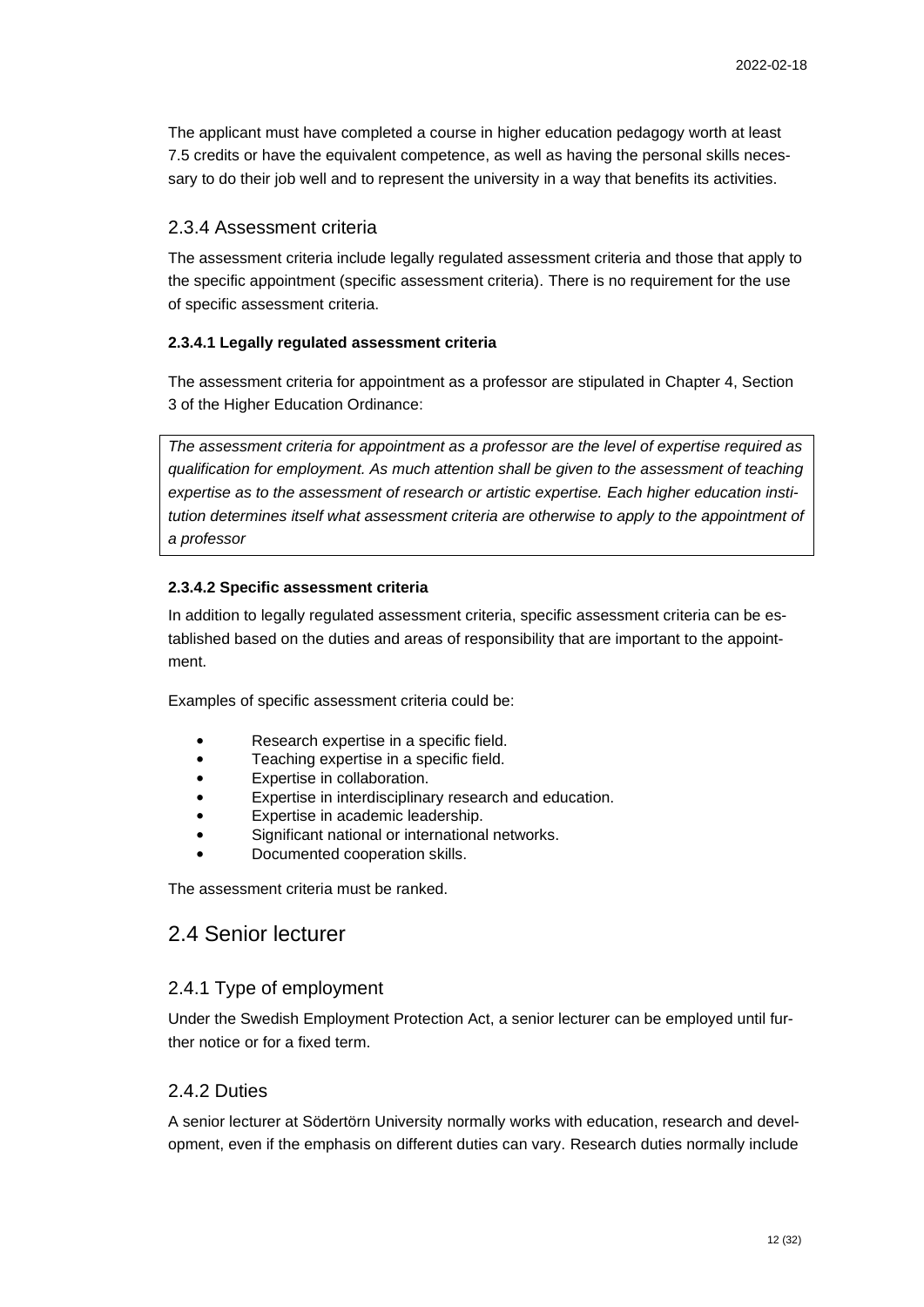their own research, applications for research funding, external collaborations, and active participation in the scholarly community through assignments as reviewers of manuscripts and applications, and as external experts and lecturers. Duties in education may include the development and implementation of education from Bachelor's level to doctoral level, external collaboration and the supervision and examination of students and doctoral students. A senior lecturer may also have management duties.

### 2.4.3 Qualifications

Qualifications for appointment as a senior lecturer are stipulated in Chapter 4, Section 4 of the Higher Education Ordinance:

*Those qualified for appointment as a senior lecturer are*

- *1. except in disciplines in the fine, applied or performing arts, a person who has demonstrated teaching expertise and been awarded a PhD or has the corresponding research competence or some other professional expertise that is of value in view of the subject matter of the post and the duties that it will involve.*
- *2. in disciplines in the fine, applied or performing arts, a person who has demonstrated teaching expertise and been awarded a doctorate in fine, applied or performing arts, has demonstrated artistic expertise or has some other professional expertise that is of value in view of the subject matter of the post and the duties it will involve.*

Further broadening of the qualification requirements may be decided upon in individual employment cases.

#### **2.4.3.1 Assessment criteria for qualifications**

Södertörn University applies the below criteria for research and teaching expertise to the assessment of qualifications. The levels of expertise in the qualification criteria are assessed separately and weighed together. If research or teaching expertise is demonstrated in a way other than that described below, the equivalent assessment must be made of this expertise.

**Research expertise** is demonstrated through scholarly publications in the relevant subject area, participation in research projects, research collaborations, external collaborations, contributions to the development of the subject, and through assignments as an external expert, editor or similar.

**Teaching expertise** is demonstrated through high quality teaching of considerable scope, participation in educational development work, a self-reflective approach to students' learning and experiences and your own role as teacher, initiatives in external collaboration, establishing links between research and higher education, and course development. The applicant must have completed a course in higher education pedagogy worth at least 7.5 credits or have the equivalent competence, as well as having the personal skills necessary to do their job well and to represent the university in a way that benefits its activities.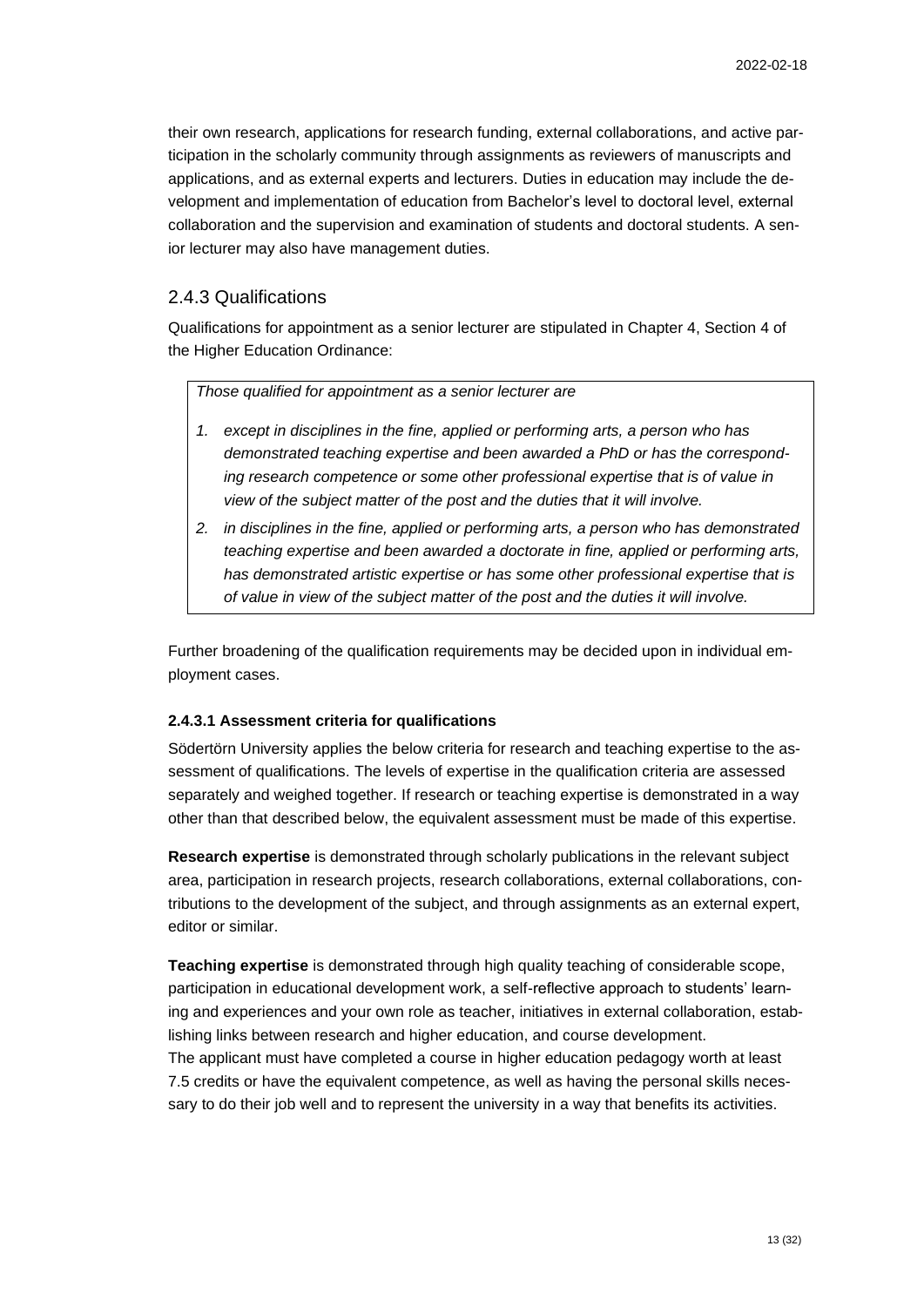### 2.4.4 Assessment criteria

The assessment criteria include legally regulated assessment criteria and those that apply to the specific appointment (specific assessment criteria). There is no requirement for the use of specific assessment criteria.

#### **2.4.4.1 Legally regulated assessment criteria**

The assessment criteria for appointment as a senior lecturer are stipulated in Chapter 4, Section 4 of the Higher Education Ordinance:

*The assessment criteria for appointment as a senior lecturer are the levels of expertise required as qualification for employment. As much attention shall be given to the assessment of teaching expertise as to the assessment of other qualifying criteria laid down in the first paragraph above. Each higher education institution determines itself what assessment criteria are otherwise to apply to the appointment of a senior lecturer.*

#### **2.4.4.2 Specific assessment criteria**

In addition to legally regulated assessment criteria, specific assessment criteria can be established based on the duties and areas of responsibility that are important to the appointment.

Examples of specific assessment criteria could be:

- Research expertise in a specific field.
- Teaching expertise in a specific field.
- Expertise in collaboration.
- Expertise in interdisciplinary research and education.
- Expertise in academic leadership.
- Established national or international networks.
- Documented cooperation skills.

The assessment criteria must be ranked.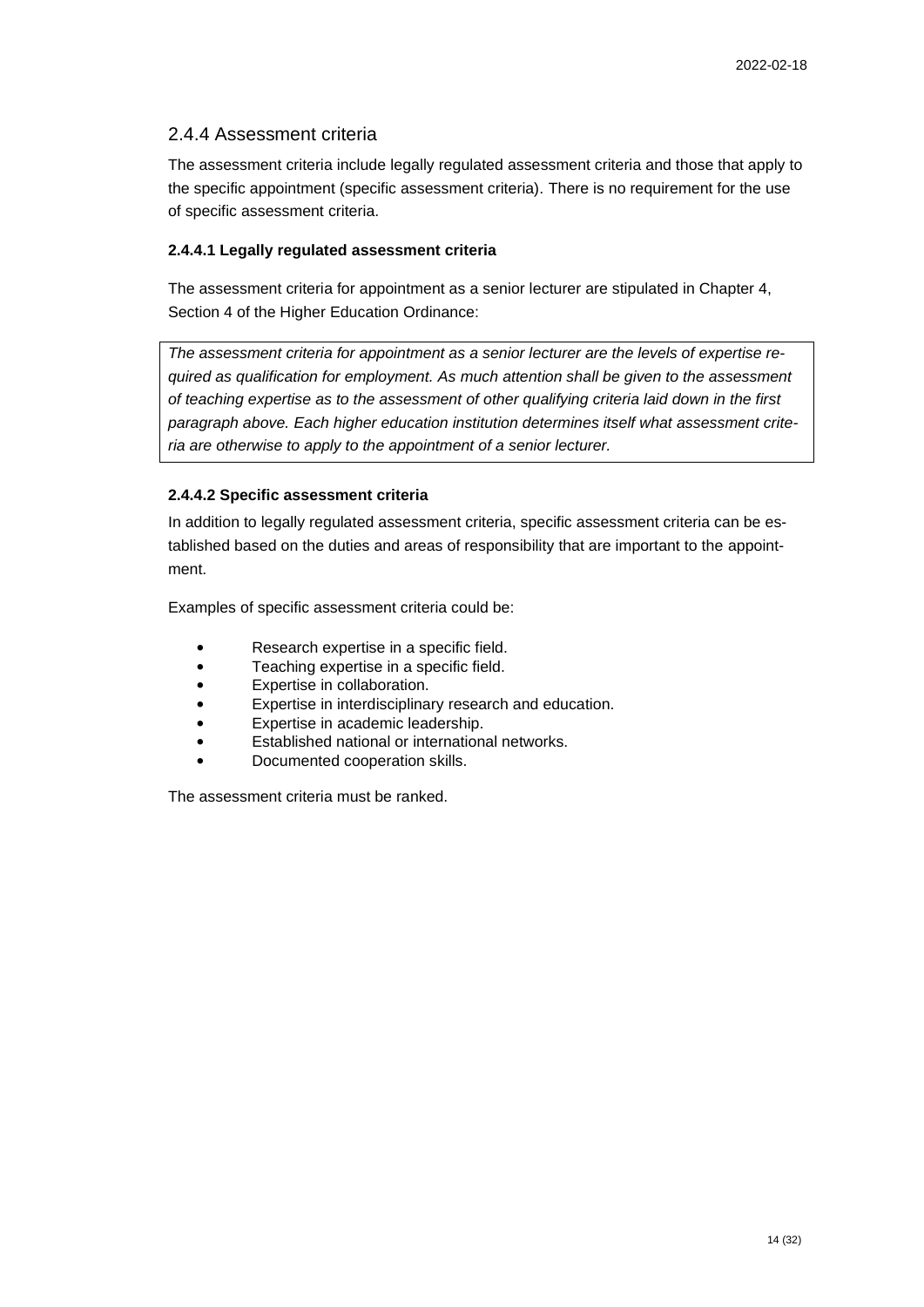## <span id="page-14-0"></span>2.5 Associate senior lecturer

## 2.5.1 Type of employment

The type of employment for an associate senior lecturer is stipulated in Chapter 4, Sections 12 a and 12 b of the Higher Education Ordinance:

*An associate senior lecturer may be employed for an indefinite period but for no less than*  four years and no longer than six years, which is decided by the higher education institution *prior to employment. . The purpose of the appointment is for the teacher to have the opportunity to develop research autonomy and acquire the scholarly and teaching qualifications required for eligibility for appointment as a senior lecturer.*

*An appointment pursuant to the first paragraph may be extended for a maximum of two years, if because of the associate senior lecturer's sick leave, parental leave or other special grounds additional time is needed to attain the purpose of the appointment.*

*An appointment pursuant to the first and second paragraphs is in other respects subject to the provisions of the Employment Protection Act (1982:80).*

*If a teacher has been employed pursuant to Section 12a on a fixed-term appointment at a higher education institution, no agreement may be reached on a fixed-term appointment as laid down in Section 5 of the Employment Protection Act (1982:80) between the higher education institution and the teacher within six months of the date on which the employment pursuant to 12a came to an end.*

## 2.5.2 Duties

An associate senior lecturer at Södertörn University must be offered the right conditions for obtaining the necessary research and teaching qualifications for promotion to senior lecturer. A halfway evaluation is performed to support and follow up the qualification process. An associate senior lecturer must complete a course in higher education pedagogy worth at least 7.5 credits as part of their position, if they have not previously done so.

Research duties include their own research, applications for research funding and active participation in the scholarly community, for example reviewing manuscripts. Duties in education may include teaching at first cycle level, supervision, course development and external collaboration.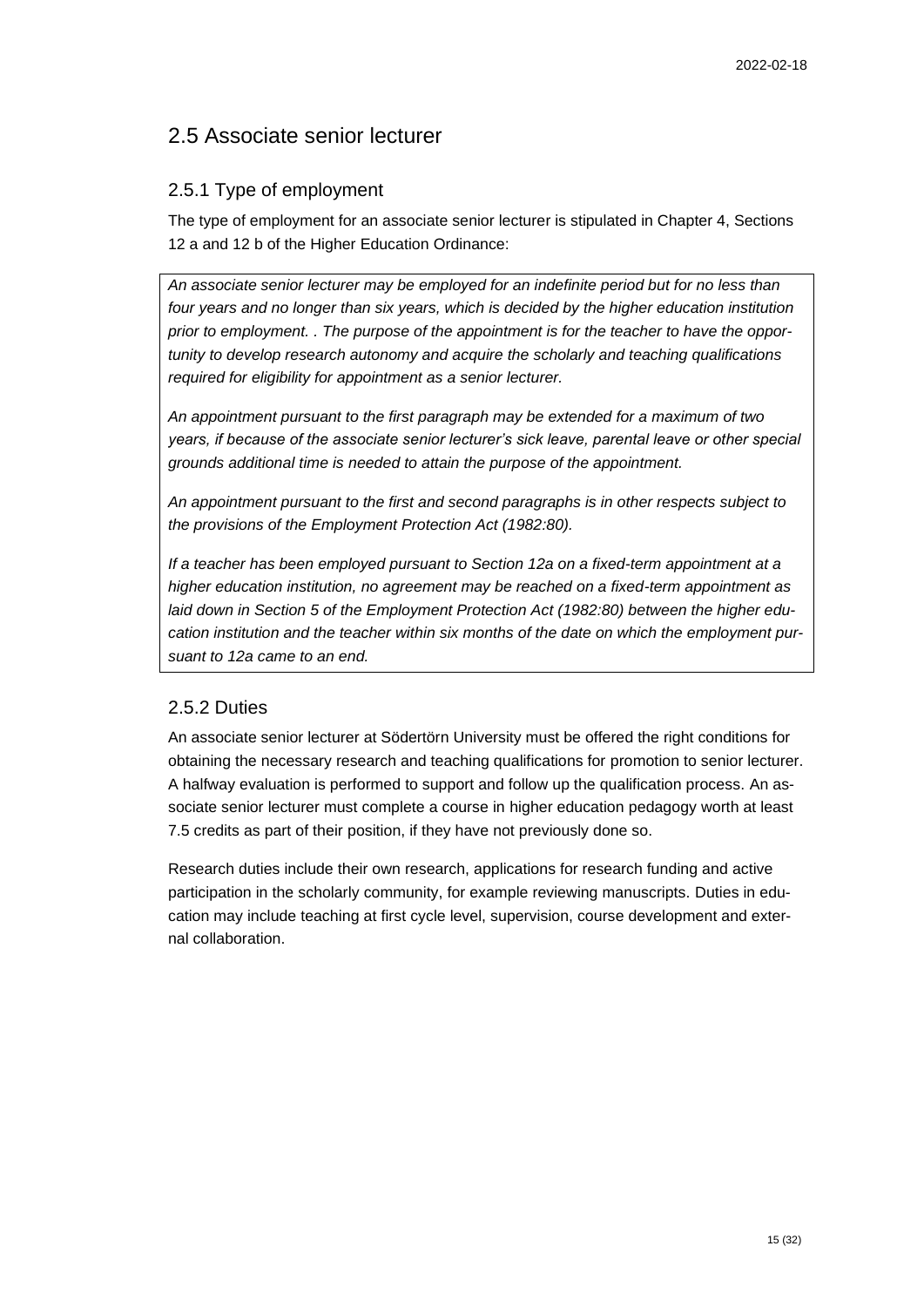#### 2.5.3 Qualifications

Qualifications for employment as an associate senior lecturer are stipulated in Chapter 4, Sections 4 of the Higher Education Ordinance:

*A person qualified for appointment as an associate senior lecturer is a person who has been awarded a PhD or has the corresponding research expertise. Primary consideration should be given to a person who has been awarded a PhD or achieved the equivalent expertise within five years of the deadline for application for employment as an associate senior lecturer. However, in exceptional circumstances, someone who has been awarded a PhD or achieved the equivalent expertise at an earlier date may also be considered. Exceptional circumstances are sick leave, parental leave or other similar circumstances.*

Further broadening of the qualification requirements may be decided upon in individual employment cases.

#### **2.5.3.1 Assessment criteria for qualifications**

Södertörn University applies the below criteria for research expertise to the assessment of qualifications. The levels of expertise in the qualification criteria are assessed separately and weighed together. If research expertise is demonstrated in a way other than that described below, the equivalent assessment must be made of this expertise.

**Research expertise** is demonstrated through scholarly publications in the relevant subject area, participation in research projects, research collaborations, and contributions to the development of the subject.

as well as having the personal skills necessary to do their job well and to represent the university in a way that benefits its activities.

### 2.5.4 Assessment criteria

Qualifications for employment as an associate senior lecturer are stipulated in Chapter 4, Sections 4 of the Higher Education Ordinance:

*Each higher education institution individually decides the assessment criteria that must be applied when appointing an associate senior lecturer. Prior to such an appointment, the higher education institution must also establish the assessment criteria that will be applied to an application for promotion to senior lecturer pursuant to Section 12c.*

Examples of assessment criteria could be:

- Research expertise in a specific field.
- Teaching expertise in a specific field.
- Expertise in collaboration.
- Expertise in interdisciplinary research.
- Documented cooperation skills.

The assessment criteria must be ranked.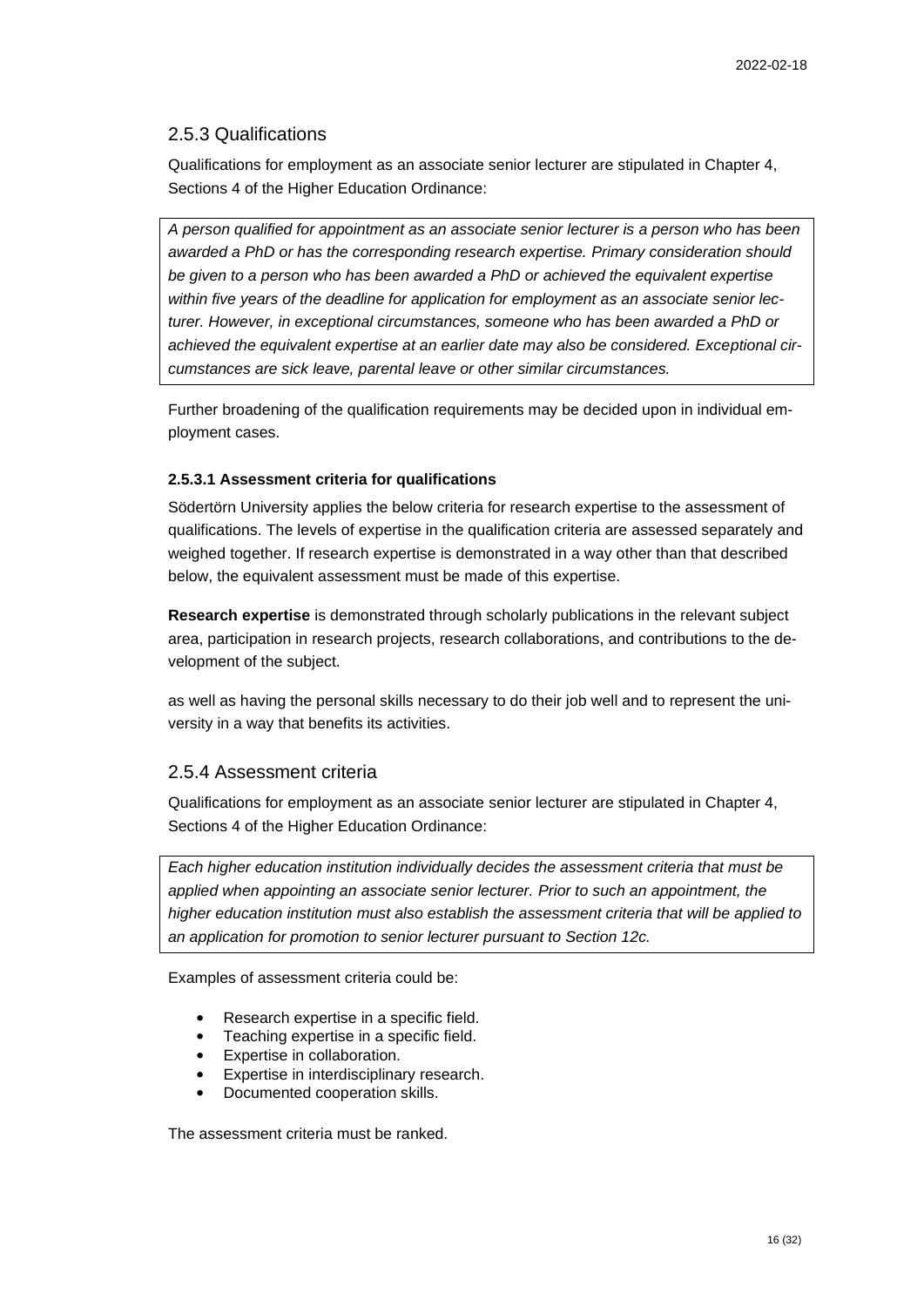## <span id="page-16-0"></span>2.6 Project-specific researcher

## 2.6.1 Type of employment

Under the Swedish Employment Protection Act, a project-specific researcher can be employed until further notice or for a fixed term.

### 2.6.2 Duties

The duties of a project-specific researcher include research and associated tasks. Some teaching may be included in these duties, but at no more than 20 per cent of the total level of employment.

### 2.6.3 Qualifications

An individual is qualified for employment as a project-specific researcher if they have obtained a doctoral degree or have the equivalent scholarly expertise. A prerequisite for employment is confirmed research financing.

Further broadening of the qualification requirements may be decided upon in individual employment cases.

#### **2.6.3.1 Assessment criteria for qualifications**

Södertörn University applies the below criteria for research expertise to the assessment of qualifications. If research expertise is demonstrated in a way other than that described below, the equivalent assessment must be made of this expertise.

**Research expertise** is demonstrated through scholarly publications in the relevant subject area, participation in research projects, research collaborations, and contributions to the development of the subject.

as well as having the personal skills necessary to do their job well and to represent the university in a way that benefits its activities.

#### 2.6.4 Assessment criteria

Examples of assessment criteria could be:

- Research expertise in a specific field.
- Expertise in interdisciplinary research and education.
- Documented cooperation skills.

The assessment criteria must be ranked.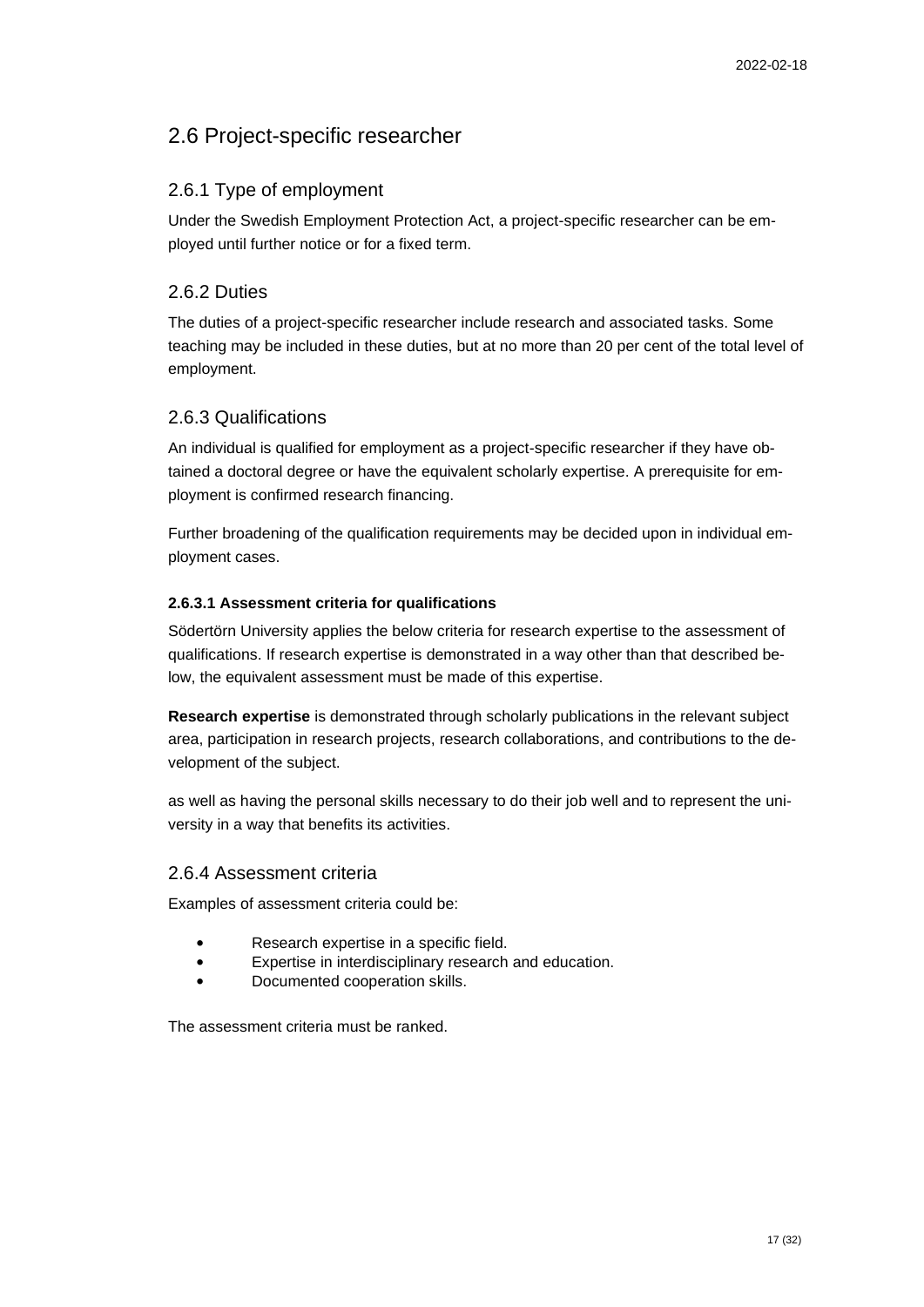## <span id="page-17-0"></span>2.7 Post-retirement researcher

## 2.7.1 Type of employment

A post-retirement researcher must be employed until further notice, but for no longer than until a specified date. A decision on employment may not exceed one year, but may be extended. Under the Swedish Employment Protection Act, a post-retirement researcher must be employed for a fixed term.

## 2.7.2 Duties

The purpose of the appointment is to satisfy the university's need for the retiring employee's scholarly or educational expertise.

A post-retirement researcher may be included in research projects, but not as project manager or as principal supervisor.

Participation in teaching may occur if necessary.

### 2.7.3 Qualifications and assessment criteria

A person is qualified for employment as a post-retirement researcher if they have retired from a professorship due to age.

Further broadening of the qualification requirements may be decided upon in individual employment cases.

The academic school decides which assessment criteria are applicable for the appointment.

## <span id="page-17-1"></span>2.8 Lecturer

## 2.8.1 Type of employment

Under the Swedish Employment Protection Act, a lecturer must be employed until further notice or for a fixed term.

### 2.8.2 Duties

A lecturer at Södertörn University normally works with education, but duties may also include leadership and external collaboration. Educational duties may include teaching for which special expertise is required. Duties in leadership and collaboration may include participation in change processes and participation in knowledge exchanges with the surrounding community.

## 2.8.3 Qualifications

A person is qualified for employment as a lecturer if they have completed a Bachelor's degree or have the equivalent competence, demonstrated educational expertise and com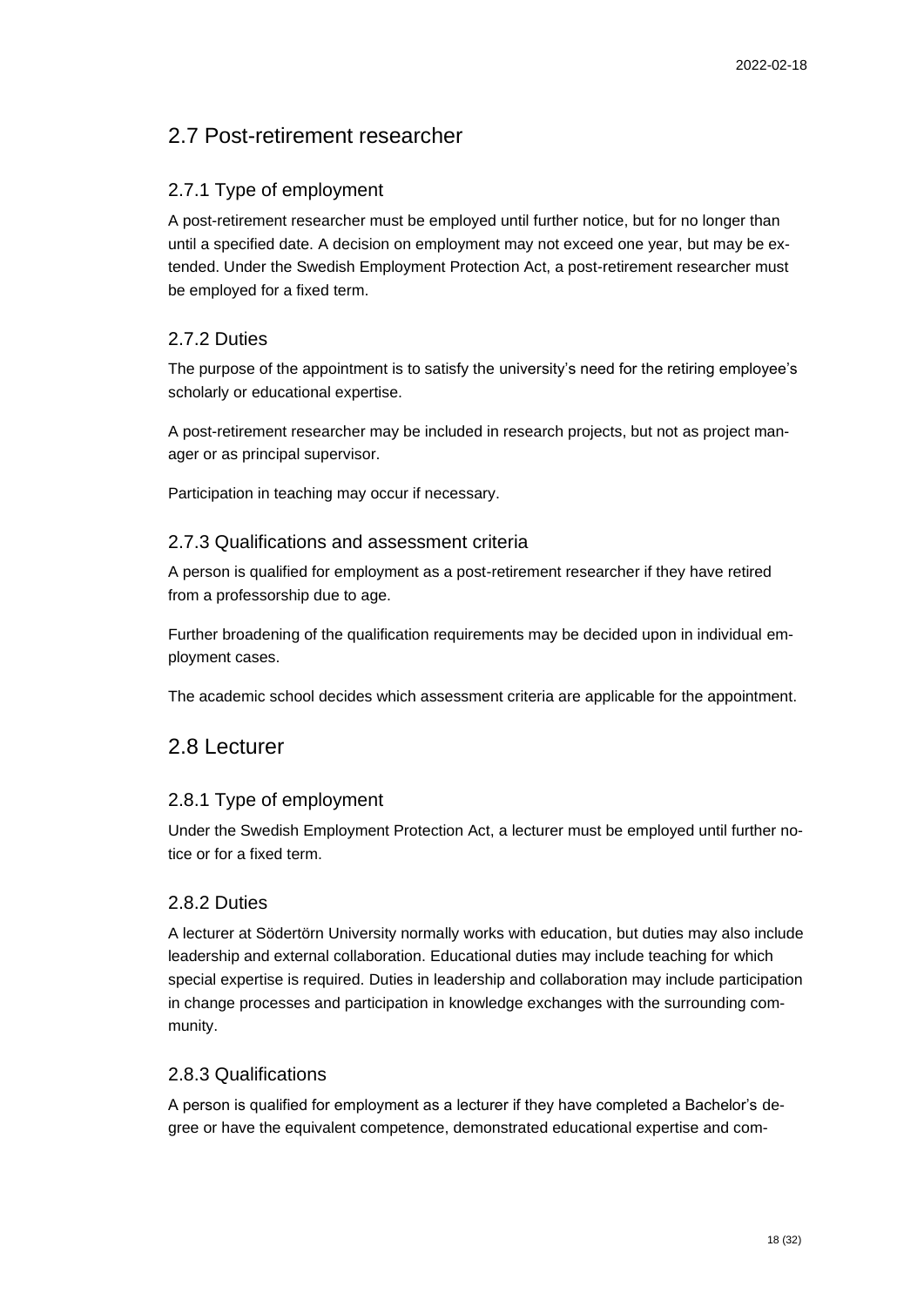pleted a course in higher education pedagogy worth at least 7.5 credits, or have the equivalent competence. Qualifications also include professional expertise that is important for the duties and subject content associated with the position.

Further broadening of the qualification requirements may be decided upon in individual employment cases.

#### **2.8.3.1 Assessment criteria for qualifications**

Södertörn University applies the below criteria for teaching expertise when assessing qualifications. If teaching expertise, professional or subject expertise is demonstrated in a way other than that described below, the equivalent assessment must be made of this expertise.

**Teaching expertise** is demonstrated through solid, up-to-date knowledge relevant to the position, a self-reflective approach to student learning and experience and your own role as teacher, and through documented and highly recommended experience of planning, implementation and development of courses or programmes. Teaching experience may be from work in higher education or other organisations,

as well as having the personal skills necessary to do their job well and to represent the university in a way that benefits its activities.

#### 2.8.4 Assessment criteria

Examples of assessment criteria could be:

- Educational merits in specific professional practices.
- Professional experience in a specific field.
- Documented cooperation skills.
- Expertise in collaboration.

The assessment criteria must be ranked.

## <span id="page-18-0"></span>2.9 Specialist teacher, School of Police Studies

#### 2.9.1 Type of employment

Under the Swedish Employment Protection Act, a specialist teacher must be employed until further notice or for a fixed term.

### 2.9.2 Duties

A specialist teacher at Södertörn University contributes to educational development and implementation, primarily at first cycle level, but may also have duties related to leadership and collaboration. Educational duties may include teaching that requires specialist knowledge related to education in policing. Duties in leadership and collaboration may include participation in change processes and participation in knowledge exchanges with the surrounding community.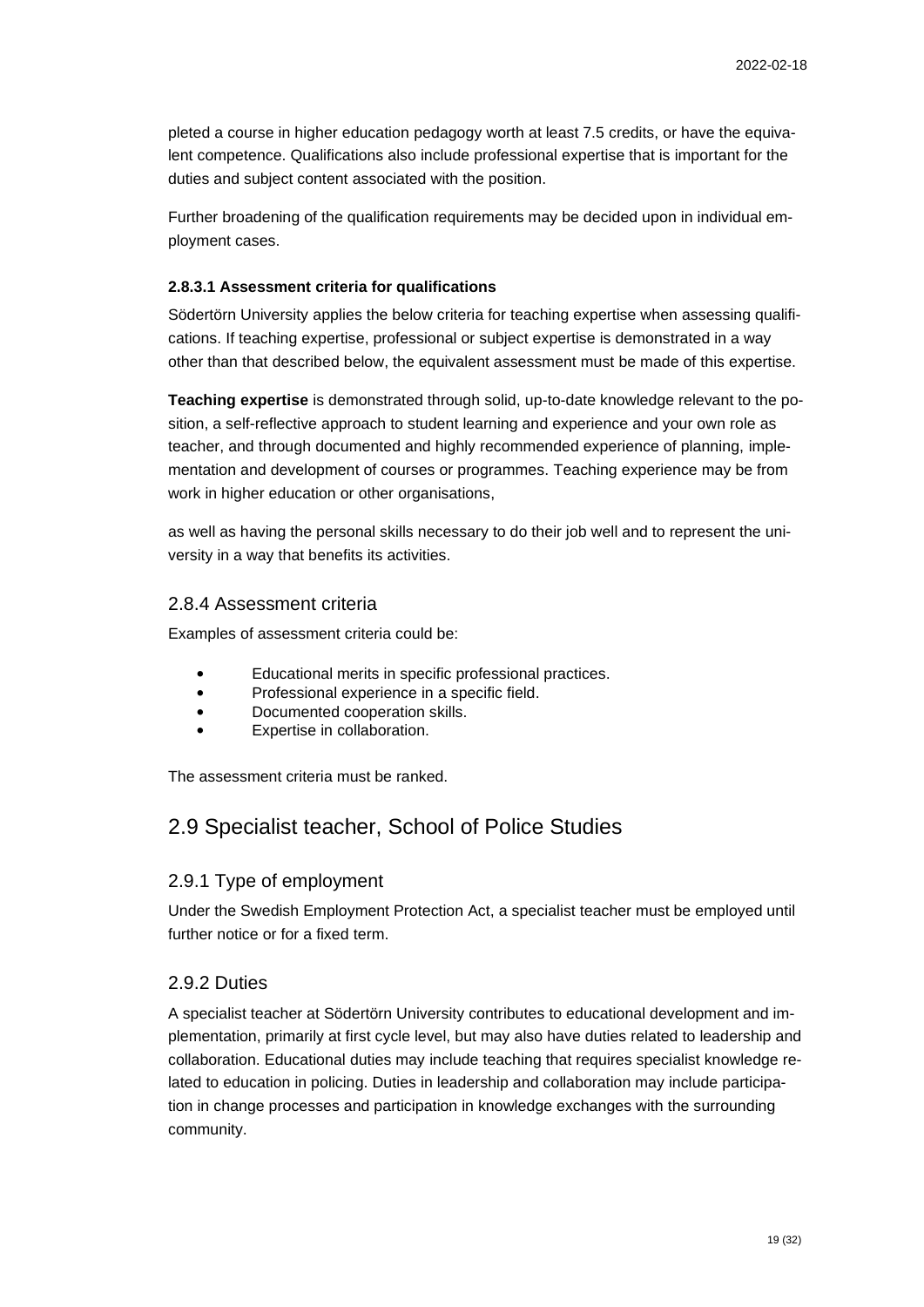## 2.9.3 Qualifications

An individual is qualified for employment as a specialist teacher if they have a Higher Education Diploma or the equivalent competence, professional expertise in an area relevant to the position and have demonstrated educational expertise.

Further broadening of the qualification requirements may be decided upon in individual employment cases.

#### **2.9.3.1 Assessment criteria for qualifications**

Södertörn University applies the below criteria for professional and teaching expertise to the assessment of qualifications. If professional or teaching expertise is demonstrated in a way other than that described below, the equivalent assessment must be made of this expertise.

**Professional expertise** is demonstrated through documented and highly recommended knowledge in the area relevant to the position.

**Teaching expertise** is demonstrated through a description of teaching activities. Teaching experience may be from work in higher education or in other organisations.

The applicant must otherwise have the personal skills necessary to do their job well and to represent the university in a way that benefits its activities.

#### 2.9.4 Assessment criteria

Examples of specific assessment criteria could be:

- Teaching expertise linked to specific professional practices.
- Professional expertise in a specific field.
- Expertise in collaboration.
- Documented cooperation skills.

The assessment criteria must be ranked.

## <span id="page-19-0"></span>2.10 Instructor, School of Police Studies

### 2.10.1 Type of employment

Under the Swedish Employment Protection Act, an instructor must be employed until further notice or for a fixed term.

### 2.10.2 Duties

An instructor at Södertörn University contributes to educational development and implementation, primarily at first cycle level, but may also have duties related to leadership and collaboration. Educational duties may also include the provision of specialist competence in applied subject areas. Duties in leadership and collaboration may include participation in change processes and participation in knowledge exchanges with the surrounding community.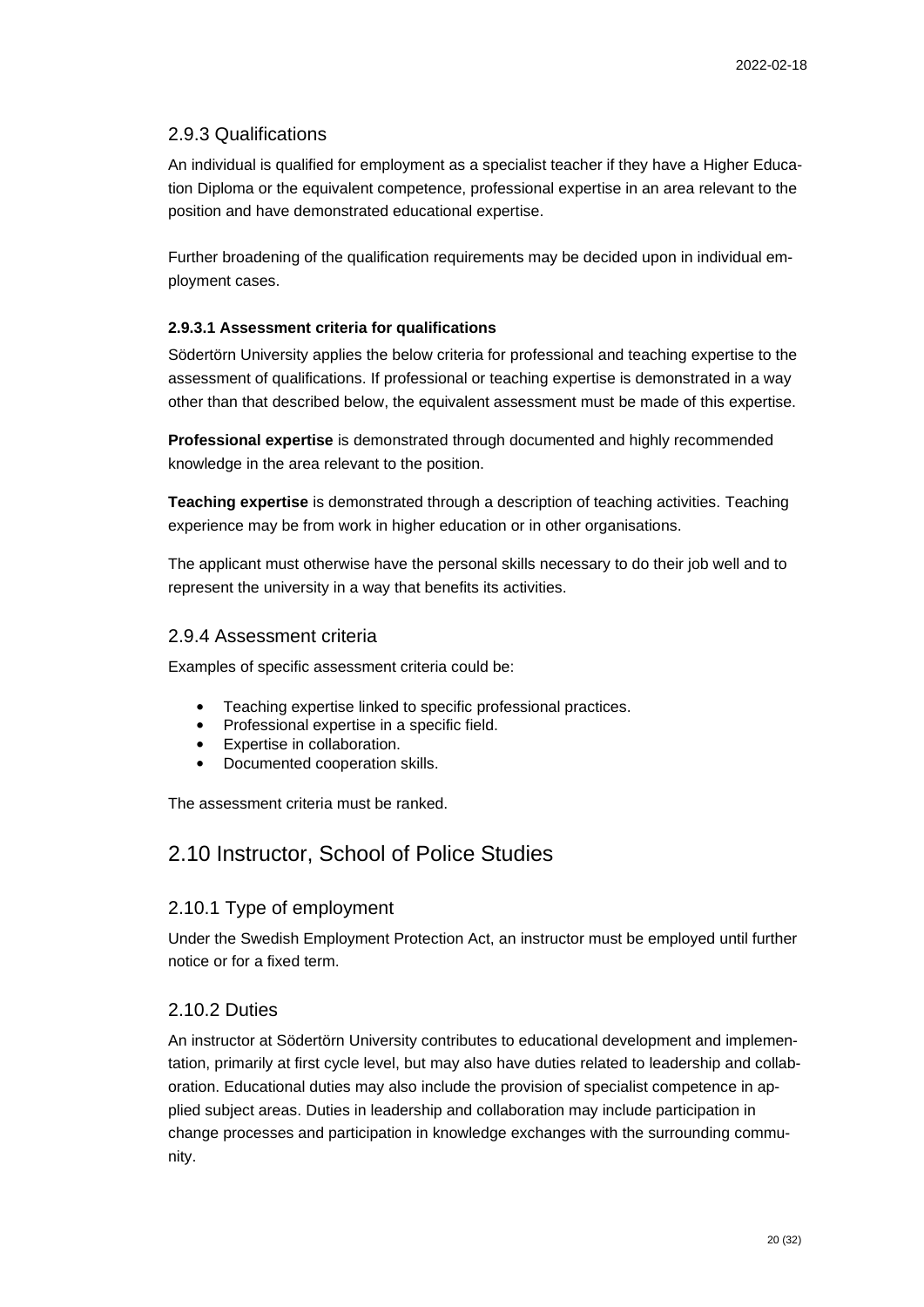### 2.10.3 Qualifications

An individual is qualified for employment as an instructor if they have completed upper-secondary education or have the equivalent competence, professional expertise in an area relevant to the position and have demonstrated teaching expertise.

If the Swedish Police Authority has specific regulations for instructors in the relevant field, these must be fulfilled.

Further broadening of the qualification requirements may be decided upon in individual employment cases.

#### **2.10.3.1 Assessment criteria for qualifications**

Södertörn University applies the below criteria for professional and teaching expertise to the assessment of qualifications. If professional or teaching expertise is demonstrated in a way other than that described below, the equivalent assessment must be made of this expertise.

**Professional expertise** is demonstrated through documented and highly recommended knowledge in the area relevant to the position.

**Teaching expertise** is demonstrated through a description of teaching activities. Teaching experience may be from work in higher education or in other organisations.

The applicant must otherwise have the personal skills necessary to do their job well and to represent the university in a way that benefits its activities.

#### 2.10.4 Assessment criteria

Examples of specific assessment criteria could be:

- Teaching expertise linked to specific professional practices.
- Professional expertise in a specific field.
- Expertise in collaboration.
- Documented cooperation skills.

The assessment criteria must be ranked.

## <span id="page-20-0"></span>2.11 Postdoctoral research fellow

The type of employment for postdoctoral research fellows is stipulated in agreements between the Swedish Agency for Government Employers and the central employee organisations, SACO-S and OFR-S.

The purpose of the position is to give an employee who has recently received a doctoral degree an early opportunity to develop their autonomy as a researcher and to create conditions conducive to further qualifications. The position is one way of supporting future competence provision.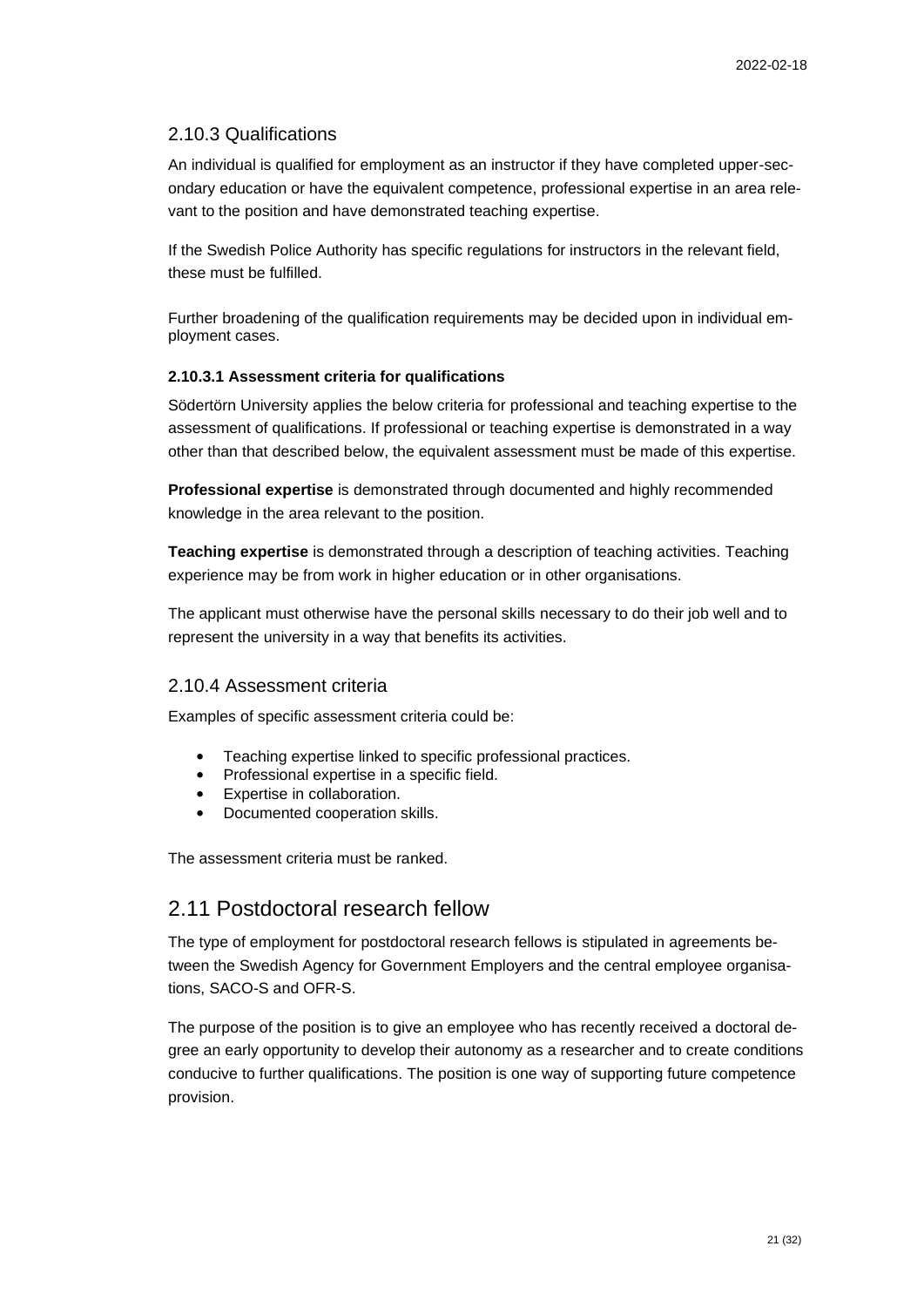If the employer, as part of the process of gaining further qualifications, decides on a position abroad, the employer is given leave from employment under this agreement without further decision being necessary.

#### 2.11.1 Type of employment

A postdoctoral research fellow may be employed until further notice, but for not for less than two years or longer than three years.

If necessary, employment may be extended to achieve the aim of the employment. However, the total period of employment may not exceed three years.

Employment may be extended if there are exceptional circumstances. Exceptional circumstances are leave due to ill health, positions of trust in trades union organisations, service in the Swedish armed forces, or other similar circumstances, as well as clinical practice or other practice/commissions relevant to the subject.

Exceptional circumstances also include parental leave during employment. In cases of such parental leave, the employee must be offered the opportunity for an extension equivalent to at least that of the period of leave.

Employment must normally be full-time.

One condition for employment as a postdoctoral research fellow is the person has not previously been employed as such for more than one year, with the support of a relevant collective agreement, in the same or a closely-related subject at Södertörn University.

#### 2.11.2 Duties

The duties of a postdoctoral research fellow primarily include research, but may also include the development of research activities and participation in the academic community through assignments as reviewer, external expert and lecturer. Some teaching may be included in these duties, but at no more than 20 per cent of the total level of employment.

### 2.11.3 Qualifications

An individual is qualified to apply for a position as a postdoctoral research fellow if they have a doctoral degree, or a qualification from abroad that is equivalent to a doctoral degree. This requirement must be fulfilled at the time the decision on employment is made.

Primary consideration should be given to someone who was awarded the above qualifications within the three years prior to the deadline for application for employment as a postdoctoral research fellow. Someone who has a doctoral degree or a qualification from abroad that is equivalent to a doctoral degree from an earlier date may be considered if there are exceptional circumstances. Exceptional circumstances are leave due to ill health, parental leave, positions of trust in trades union organisations, service in the Swedish armed forces, or other similar circumstances, as well as clinical practice or other practice/commissions relevant to the subject.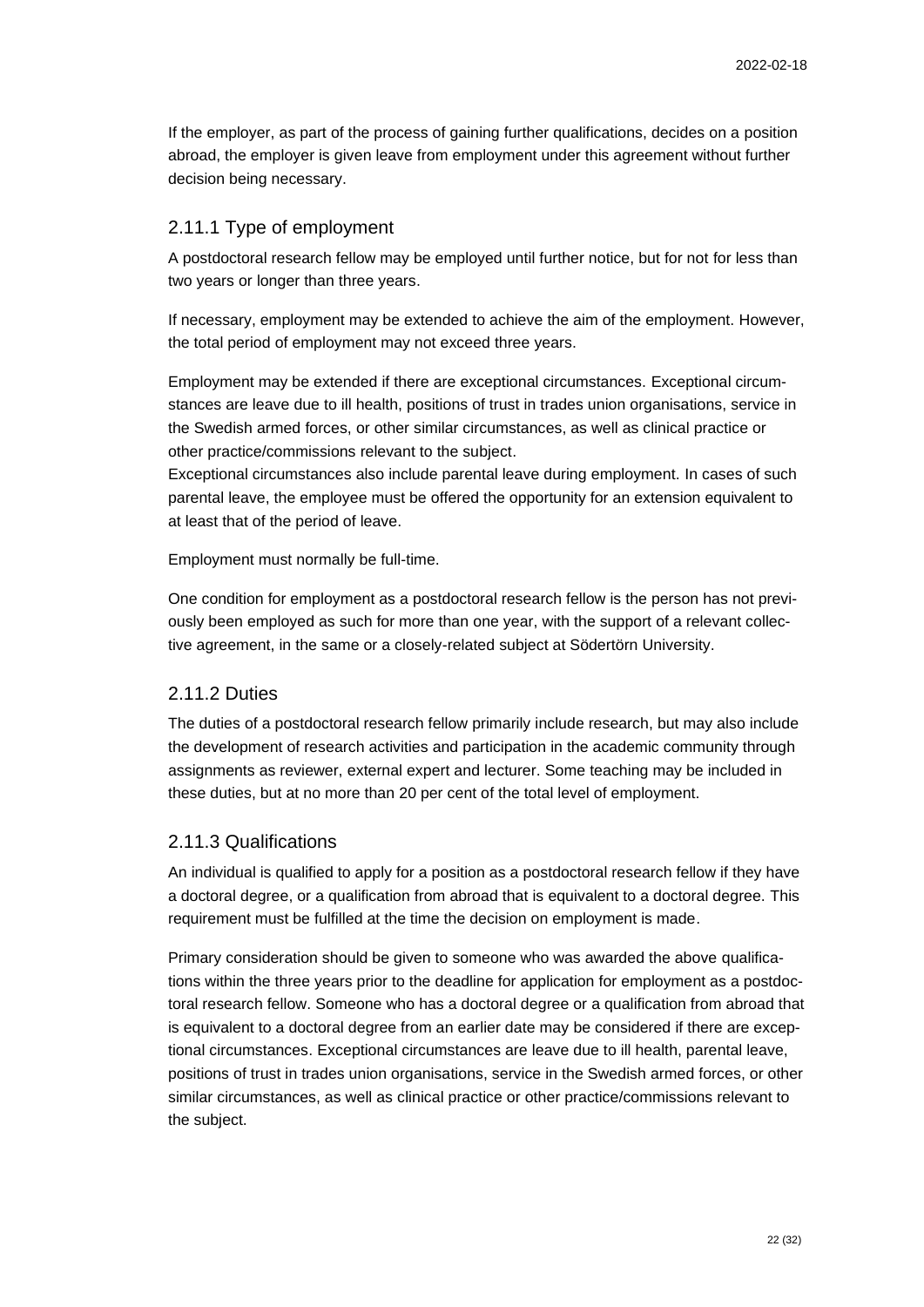Further broadening of the qualification requirements may be decided upon in individual employment cases.

#### **2.11.3.1 Assessment criteria for qualifications**

Södertörn University applies the below criteria for research expertise to the assessment of qualifications. If research expertise is demonstrated in a way other than that described below, the equivalent assessment must be made of this expertise.

**Research expertise** is demonstrated through a scholarly thesis and other scholarly publications in the relevant subject area and participation in research projects.

The applicant must otherwise have the personal skills necessary to do their job well and to represent the university in a way that benefits its activities.

#### 2.11.4 Assessment criteria

Examples of specific assessment criteria could be:

- Research expertise in a specific field.
- Documented cooperation skills.

The assessment criteria must be ranked.

### <span id="page-22-0"></span>2.12 Adjunct teacher

#### 2.12.1 Type of employment

The type of employment for adjunct teachers is stipulated in agreements between the Swedish Agency for Government Employers and the central employee organisations, SACO-S, OFR-S and SEKO. The purpose of an adjunct position is to provide relevant competence that is not ordinarily found in the organisation.

An adjunct teacher may be employed until further notice, but for no longer than two years. The employment contract may be renewed.

The position should normally be around 20% of a full-time position, but can be up to 49% of a full-time position.

The position of adjunct teacher is the part-time employment of someone who is primarily employed outside the higher education sector. The aim of an adjunct position is to provide competence that is not normally found in the university's ordinary activities but which is necessary for high quality education.

#### 2.12.2 Duties

An adjunct teacher is a complement to other categories of teaching staff and is intended to provide specific expertise that is not is not normally found in the organisation.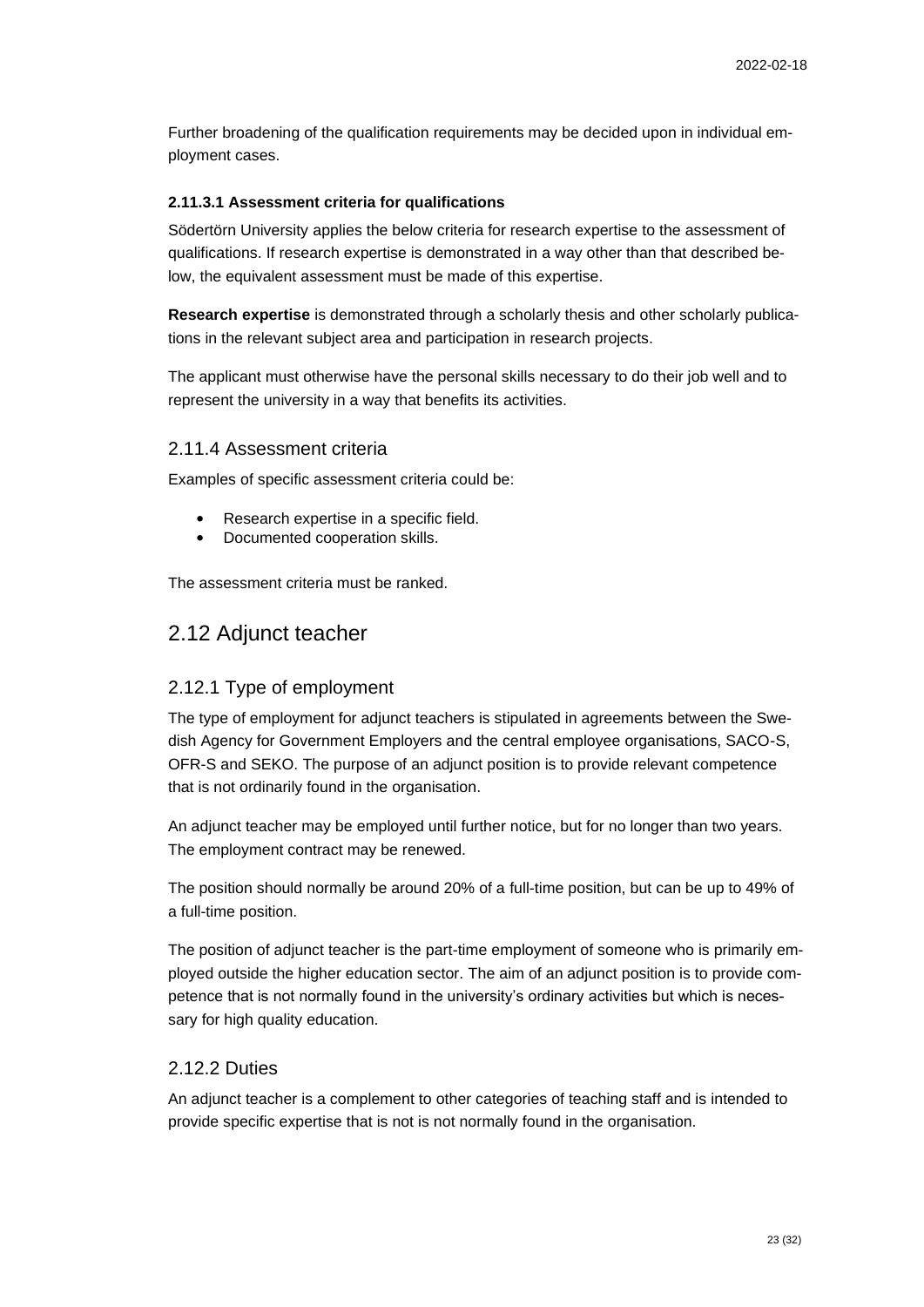### 2.12.3 Qualifications

An individual is qualified to apply for employment as an adjunct teacher if they have professional expertise that is important for the duties and subject content associated with the position.

The applicant must otherwise have the personal skills necessary to do their job well and to represent the university in a way that benefits its activities.

#### 2.12.4 Assessment criteria

Examples of assessment criteria could be:

- A type of expertise relevant to the appointment.
- Documented cooperation skills.

The assessment criteria must be ranked.

## <span id="page-23-0"></span>2.13 Teaching assistant

#### 2.13.1 Type of employment and duties

The type of employment for teaching assistants is stipulated in Chapter 5, Section 9 of the Higher Education Ordinance:

*Employment as a teaching assistant may not correspond to more than 50 per cent of a fulltime post. Duties must comprise educational tasks, administration or participation in research or artistic research.*

and Section 12 of the Higher Education Ordinance

*Teaching assistants and clinical assistants shall be employed for an indefinite period, however, for no longer than one year. These appointments may be extended. The total employment as a teaching assistant or a clinical assistant may not, however, exceed three years.*

#### 2.13.2 Qualifications

Qualifications for appointment as a teaching assistant are described in Chapter 5, Section 10 of the Higher Education Ordinance:

*Only those admitted to first or second-cycle courses and study programmes may be employed as teaching assistants.*

The applicant must otherwise have the personal skills necessary to do their job well and to represent the university in a way that benefits its activities.

Further broadening of the qualification requirements may be decided upon in individual employment cases.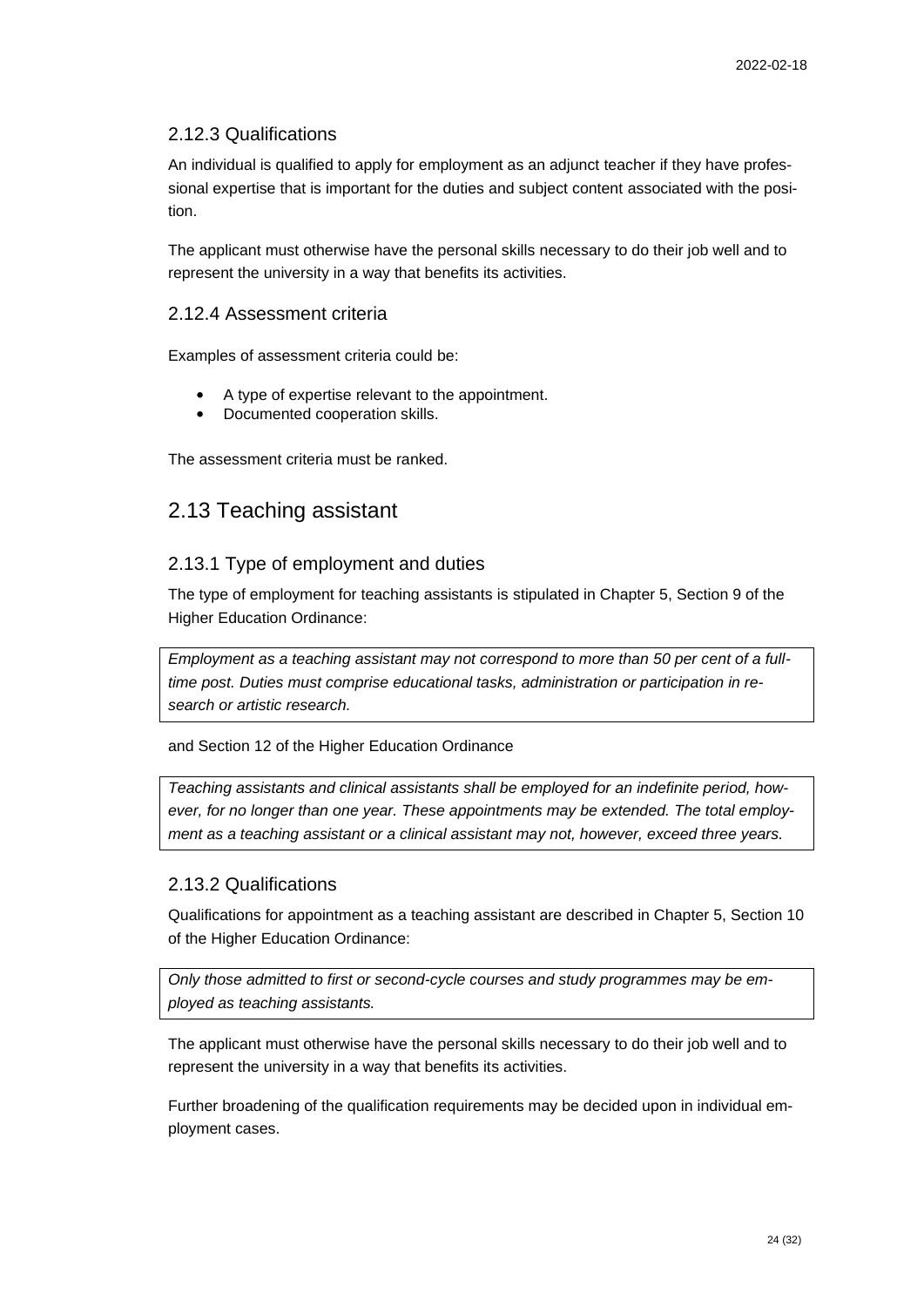#### 2.13.3 Assessment criteria

Examples of assessment criteria could be:

- A type of expertise relevant to the appointment.
- Documented cooperation skills.

The assessment criteria must be ranked.

# <span id="page-24-0"></span>3. Recruitment of teaching staff

## <span id="page-24-1"></span>3.1 Division of responsibilities in the recruitment process

Normally, the Recruitment Committee and HR, in cooperation with the academic school at which the position will be located, will deal with the employment of a professor (including directly appointed professor, adjunct professor, visiting professor), senior lecturer employed until further notice, senior lecturer on a fixed-term contract who will be assessed by external experts, and associate senior lecturer.

In other cases, it is generally the academic school or the equivalent that deals with recruitment.

Please refer to the appointments procedure's accompanying instructions.

## <span id="page-24-2"></span>3.2 Equal representation during the recruitment process

Equal representation is stipulated in Chapter 4, Section 5 of the Higher Education Ordinance:

*If a group of individuals are to submit a proposal on the applicants to be considered for appointment to a teaching post, women and men shall be equally represented in the group. This does not apply, however, if there are extraordinary reasons to the contrary.*

## <span id="page-24-3"></span>3.3 Initiating a recruitment process

Recruitments begin with a collegial process that results in written approval of the process' initiation.

## <span id="page-24-4"></span>3.4 Advert/role profile

A job advert must be drawn up when a recruitment process begins. A role profile must be established for a professor who will be employed through direct appointment. Job adverts and role profiles must include the subject area, duties, qualifications and assessment criteria. For adjunct professor and visiting professor, the written basis produced in the initial stage of the recruitment process replaces the job advert/role profile.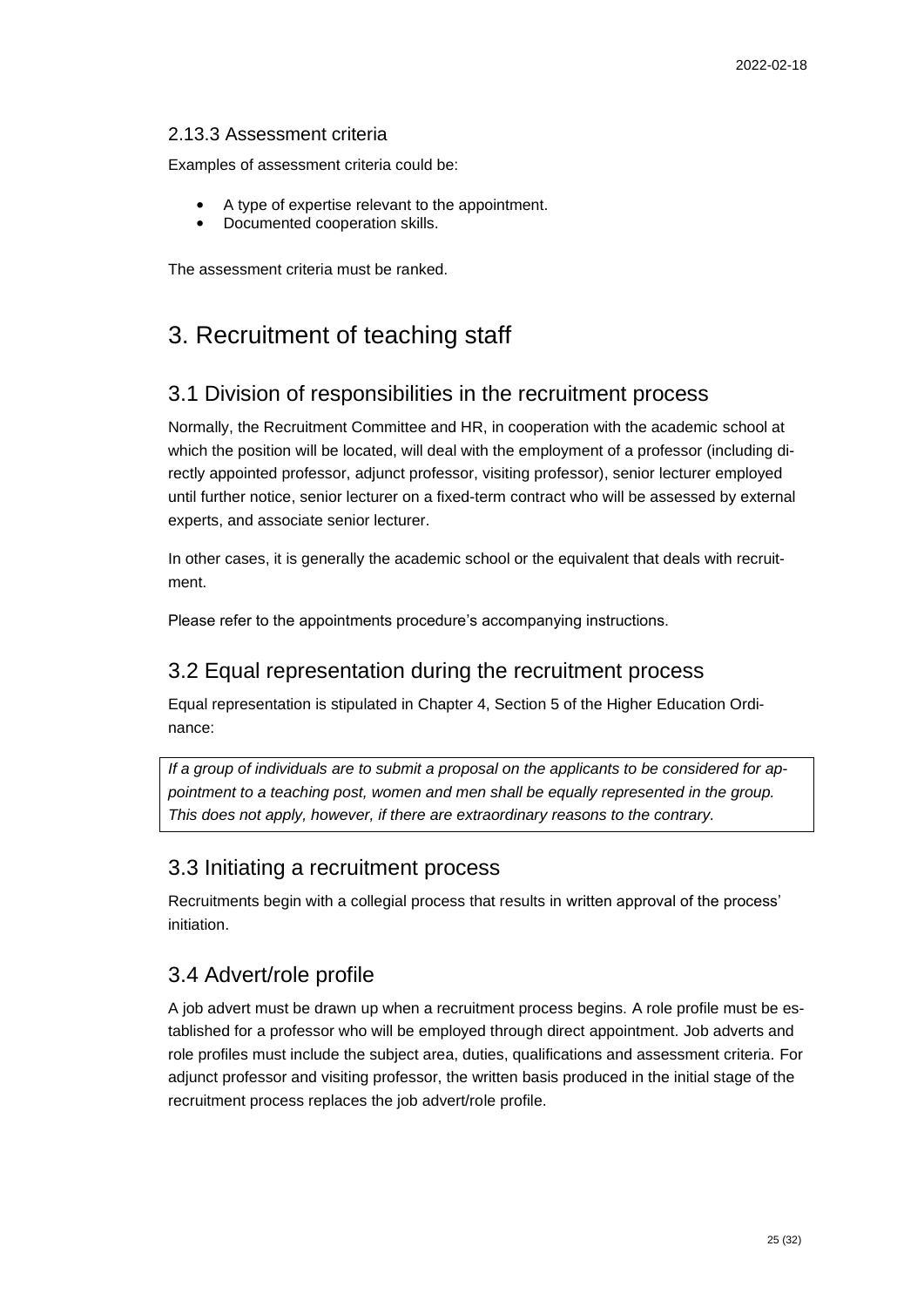## <span id="page-25-0"></span>3.5 Advertising

The announcement of job vacancies is stipulated in Section 6 of the Swedish Employment Ordinance:

*A public agency that intends to employ an employee must provide information about this in a suitable manner, so that people who are interested in the position can register this with the public authority within a given time period.*

*For a position upon which the Swedish Government will decide after a proposal or report from the agency or its director, the agency must provide information about the vacant position.*

*Information does not need to be provided, if there are particular circumstances that justify this.*

The governing documents that contain guidelines for advertising vacant positions at Södertörn University must be observed.

## <span id="page-25-1"></span>3.6 Initial review

When recruiting professors, senior lecturers, and associate senior lecturers, the Recruitment Committee is responsible for the initial review of submitted documents. The purpose is to determine which applicants will be evaluated by external experts.

## <span id="page-25-2"></span>3.7 Evaluation by external experts

Evaluation by external experts for professors is stipulated in Chapter 4, Section 6 of the Higher Education Ordinance:

*For the appointment of a professor (including an adjunct professor) opinions on the expertise of the applicants shall be obtained, provided that this is not manifestly unnecessary for appraisal of their expertise.*

*When the opinions of two or more persons are obtained, both men and women should be represented equally. This does not apply, however, if there are extraordinary reasons to the contrary.*

Unless obviously unnecessary for the evaluation of expertise, Södertörn University must use two external experts when employing the following categories of teaching staff: professor (including professors employed by direct appointment), senior lecturers employed until further notice and associate senior lecturers. It is possible to deviate from the principle that the expert evaluation must be obtained from two external experts.

When employing an adjunct professor or visiting professor, an expert evaluation may be obtained from an internal or external expert.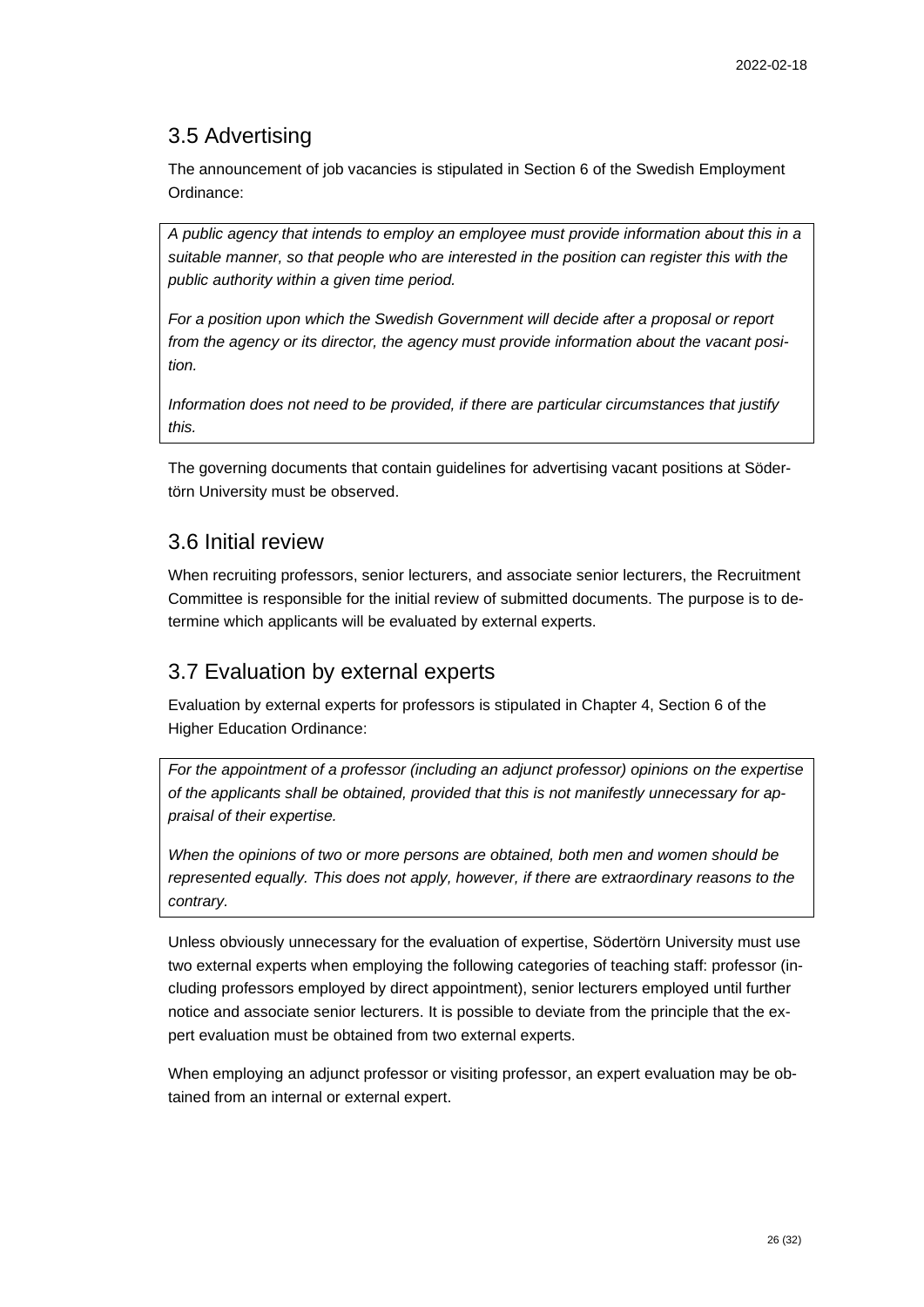The Recruitment Committee decides whether an evaluation by external experts will not be obtained.

The task of the external experts is to evaluate an applicant's expertise. The Recruitment Committee may ask the external experts to provide an unranked shortlist of applicants or a ranked shortlist of applicants.

The external experts must evaluate research and teaching expertise and any other expertise that is described in the advert/role profile. The external experts may have different tasks.

If an evaluation is obtained from two or more people, men and women must be represented equally unless there are exceptional circumstances. Any such circumstances must be motivated in a decision document.

## <span id="page-26-0"></span>3.8 Structured selection process

A proposed appointment must be preceded by a structured recruitment process in which a trial lecture, interview and reference checks are compulsory, unless these are obviously unnecessary for the evaluation of expertise.

## <span id="page-26-1"></span>3.9 Appointment proposal

The Recruitment Committee proposes who should be employed as professor (including the nomination of professors, adjunct professor and visiting professor), senior lecturer or associate senior lecturer.

## <span id="page-26-2"></span>3.10 Decision on employment

Södertörn University's Delegation of Authority states who decides an appointment. Decisions on employment as professor (including nominations for professor, adjunct professor and visiting professor) are made by the vice-chancellor and may not be delegated.

## <span id="page-26-3"></span>3.11 Decision to terminate an employment process

Appeals regarding a public agency's decision to terminate an employment process are regulated in the second paragraph of Section 21 of the Employment Ordinance:

*A public agency's proposal to employ an employee or to terminate an employment process may not be appealed.*

The decision to terminate an employment process is made by the role (e.g. head of school) that initiated the recruitment through a collegial process. The head of the organisational unit at which the appointment was to be located must be consulted before such a decision is made.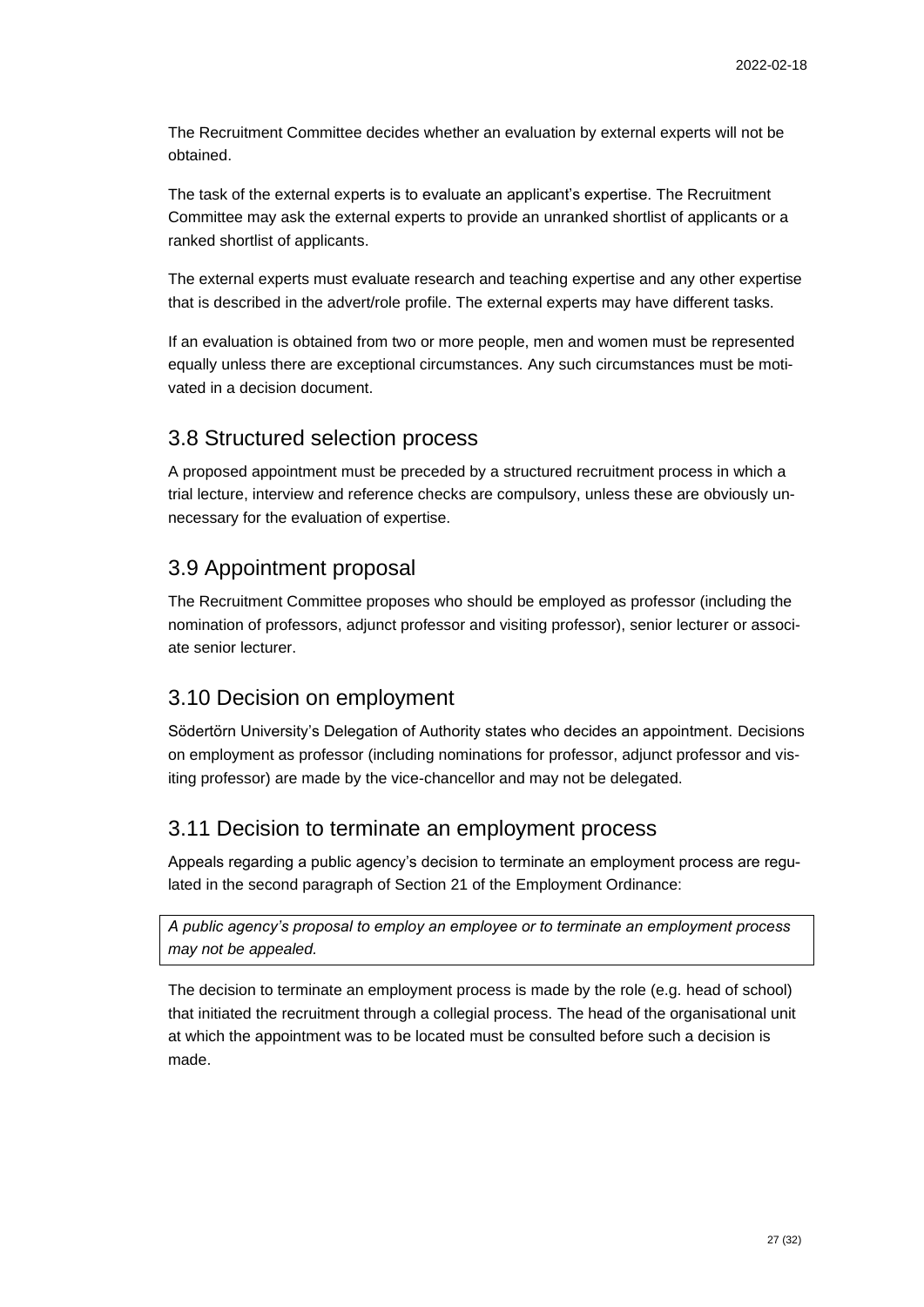## <span id="page-27-0"></span>3.12 Notification of an employment decision

Information about employment decisions is regulated in Sections 7 and 8 of the Employment Ordinance:

*Section 7 Information about the employment decision by the public agency must be announced on the agency's bulletin board.*

*The first paragraph is not applicable if*

- *-- the appointment is estimated to last no longer than six months,*
- *-- the appointment is a person who is already a trainee at the agency.*

*Section 8 The notification under Section 7 must include information about*

- *1. the date it was posted on the bulletin board,*
- *2. any applicable appeals procedure,*

 *3. the differences in opinion that have been noted in the records or other documentation.*

Once a decision on employment has been made, an announcement and reference to any appeals procedure must be posted on the university's official bulletin board. Notification about an appeals procedure will not be posted if the appointment cannot be appealed. Applicants who will not be employed must be informed that the position has been filled.

This applies to all categories of staff at Södertörn University.

## <span id="page-27-1"></span>3.13 Appealing an employment decision

Appealing an employment decision is regulated in the second paragraph of Section 21 of the Employment Ordinance:

*An employment decision by a public agency may be appealed to the National Board of Appeals. The board's decision may not be appealed.*

An employment decision by a higher education institution may be appealed to the Higher Education Appeals Board.

Appeals are dealt with according to specific instructions.

## <span id="page-27-2"></span>3.14 Processing application documents

The processing of application documents is described in a specific document.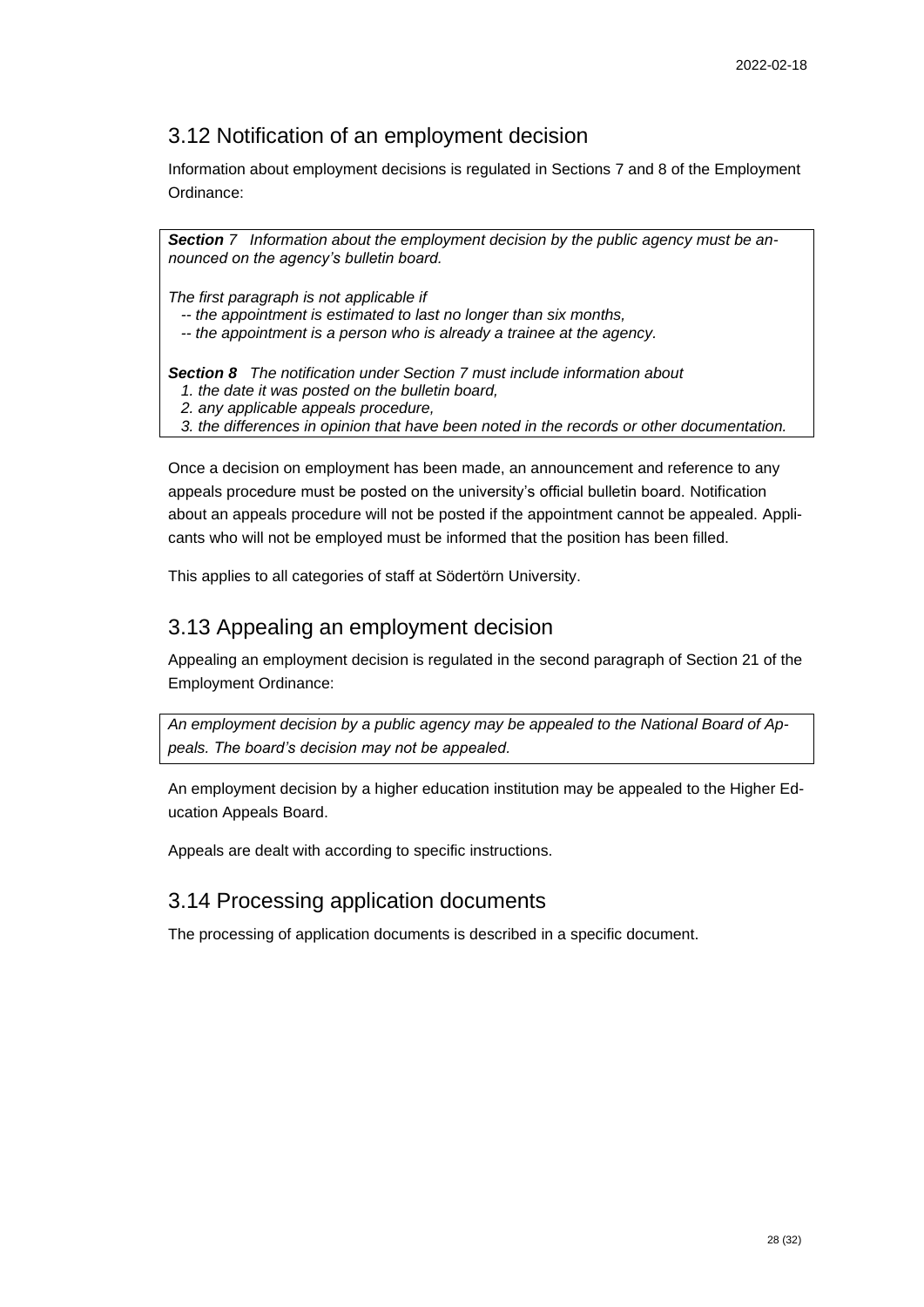## <span id="page-28-0"></span>4. Promotion

## <span id="page-28-1"></span>4.1 Promotion from senior lecturer to professor and from lecturer to senior lecturer

### 4.1.1 Promotion in general

A senior lecturer employed until further notice may be promoted to a professorship if this is assessed as benefitting the university's activities.

A lecturer employed until further notice may be promoted to senior lecturer if this is assessed as benefitting the university's activities.

The general rule for promotions is that the subject area must be the same as that of the person's current position. Promotion does not automatically entail changed terms and conditions of employment.

For promotion to a professorship, the same demands for expertise that are qualifications for employment as a professor apply, see section 2.1.3.

For promotion to senior lecturer, the same demands for expertise that are qualifications for employment as a senior lecturer apply, see section 2.4.3.

### 4.1.2 Application for promotion

Applications for promotion are made in accordance with the instructions that accompany this appointments procedure.

## <span id="page-28-2"></span>4.2 Promotion from associate senior lecturer to senior lecturer

Promotion from associate senior lecturer to senior lecturer is regulated in Chapter 4, Section 12c of the Higher Education Ordinance:

*An associate senior lecturer who is employed at a higher education institution pursuant to Section 12a must, on application, be promoted to senior lecturer at the higher education institution, if he or she*

 *1. is eligible for employment as a senior lecturer, and*

 *2. is assessed as suitable for such an appointment in accordance with the assessment criteria that the higher education institution has decided, pursuant to the second paragraph of Section 4a, must be applied to an application for promotion to senior lecturer.*

*Such a promotion entails indefinite employment as a senior lecturer.*

Before advertising a vacancy for associate senior lecturer, the Recruitment Committee must decide the assessment criteria to be applied in the evaluation of promotion to senior lecturer.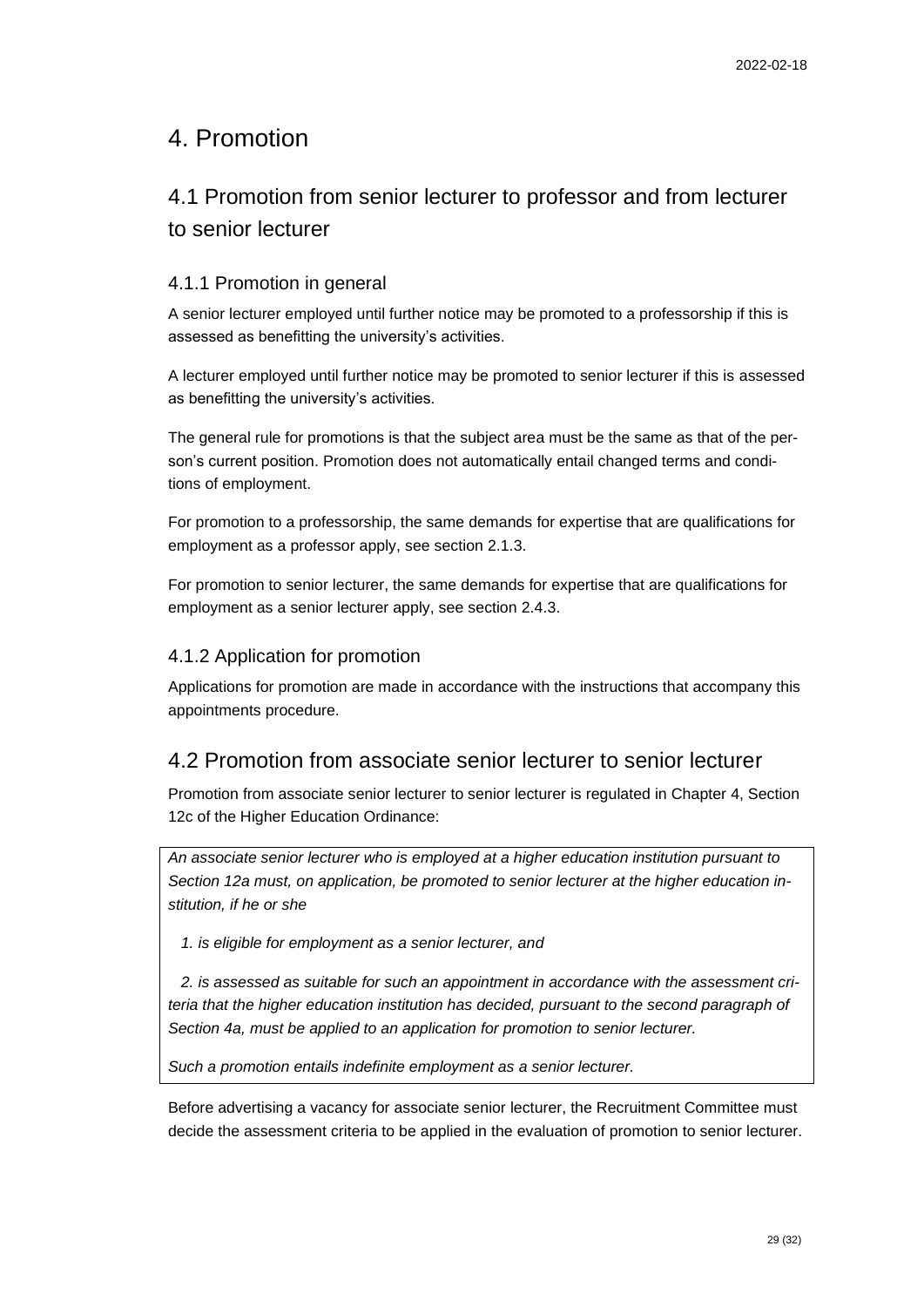These assessment criteria must be stated in the original job advert for associate senior lecturer and apply to promotion to senior lecturer.

#### 4.2.1 Application

Applications for promotion from associate senior lecturer to senior lecturer must be submitted to the university at least six months before the final date of employment as associate senior lecturer, unless there are specific reasons for not doing so.

## 4.2.2 Qualifications and assessment criteria for promotion from associate senior lecturer to senior lecturer

In addition to the qualifications stated in section 2.5.3, the job advert for the position of associate senior lecturer may include additional assessment criteria that will apply to promotion.

#### 4.2.3 Initial review

For promotions from associate senior lecturer to senior lecturer, the Recruitment Committee, or those appointed by the Recruitment Committee, may conduct an initial review of the applications that have been received.

## <span id="page-29-0"></span>4.3 Evaluation by external experts

An evaluation by external experts must always be obtained unless this is obviously unnecessary.

External experts are used in the evaluation of expertise. The task of the external experts is to evaluate the applicant's expertise.

It is possible to deviate from the principle that the expert evaluation must be obtained from two external experts.

If an evaluation is obtained from two or more people, men and women must be represented equally unless there are exceptional circumstances. Any such circumstances must be motivated in a decision document.

See also section 3.7 above.

# <span id="page-29-1"></span>4.4 Proposed decision when assessing an application for promo-

### tion

The Recruitment Committee submits a proposed decision when assessing applications for promotions to senior lecturer and professor.

### <span id="page-29-2"></span>4.5 Decision on promotion

Södertörn University's Delegation of Authority states who decides on promotion. A decision on promotion to professor is made by the vice-chancellor and may not be delegated.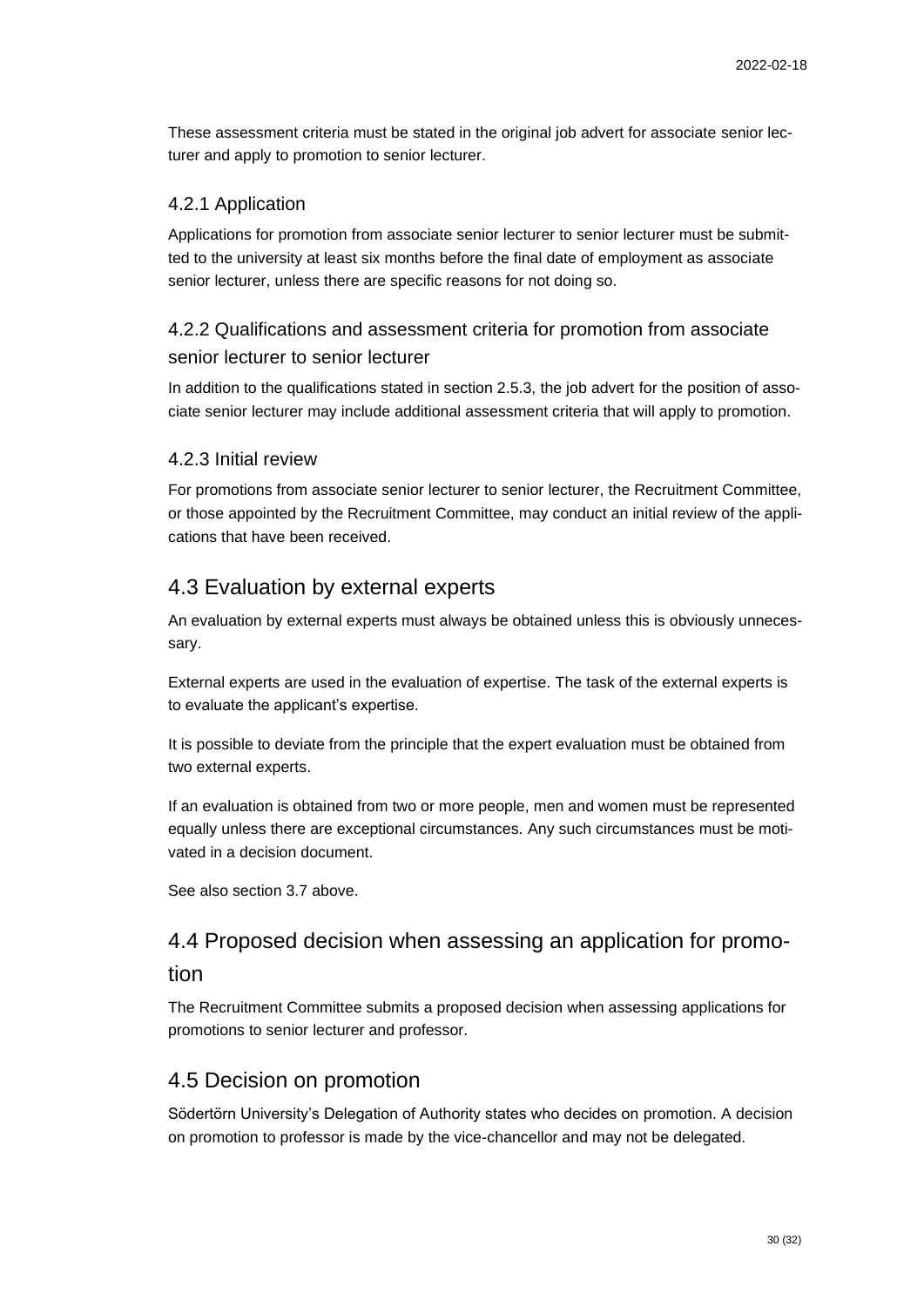## <span id="page-30-0"></span>4.6 Notification of a decision on promotion

Once a decision on promotion has been made, an announcement and reference to any appeals procedure must be posted on the university's official bulletin board.

Reference to an appeals procedure must not be included for promotion from associate senior lecturer to senior lecturer.

See also section 3.12 above.

## <span id="page-30-1"></span>4.7 Appealing a decision on promotion

The possibility of appealing an employment decision is regulated in Chapter 12, Section 2 of the Higher Education Ordinance. Appeals are dealt with according to specific instructions.

## <span id="page-30-2"></span>4.8 Processing application documents

The processing of application documents is described in a specific document.

# <span id="page-30-3"></span>5. General employment information

# <span id="page-30-4"></span>5.1 Employment until further notice and fixed-term employment as teaching staff

Employment contracts are normally until further notice. For adjunct teachers and postdoctoral research fellows, fixed-term employment as teaching staff is regulated in Chapter 4 of the Higher Education Ordinance, in the Employment Protection Act and in agreements between the Swedish Agency for Government Employers, and the central employee organisations.

## <span id="page-30-5"></span>5.2 Employment decision

The subject area, duties and registration number should be stated in an employment decision.

# <span id="page-30-6"></span>6. Duties of the Recruitment Committee

The Recruitment Committee at Södertörn University has different degrees of involvement in the appointment of professors (including adjunct professor, visiting professor and directly appointed professor), senior lecturers employed until further notice, senior lecturers for a fixedterm to be evaluated by external experts, associate senior lecturers, and lecturers, specialist teachers, instructors and project-specific researchers employed until further notice.

Regulation of the Recruitment Committee's duties is described in more detail in the instructions that accompany the appointments procedure.